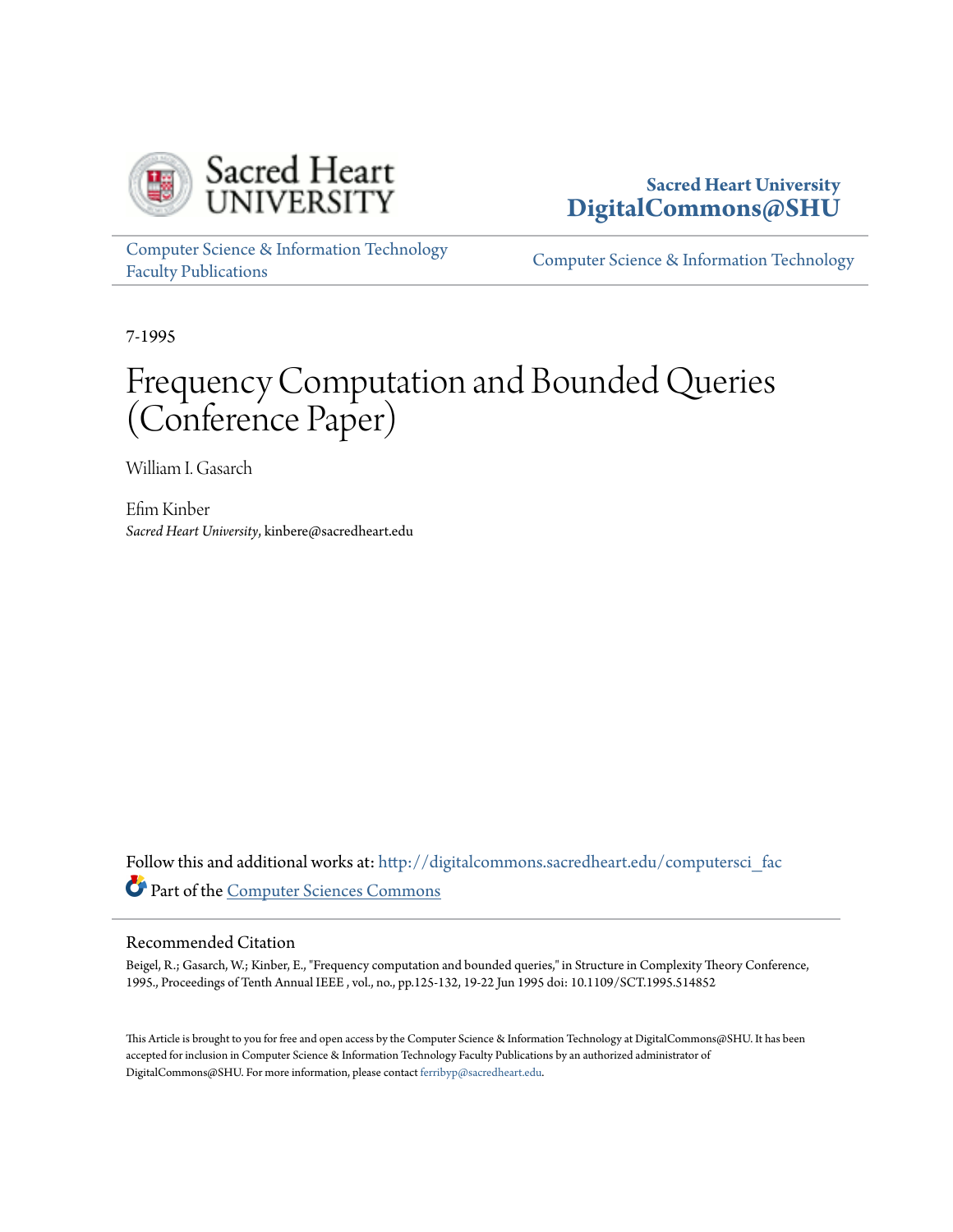See discussions, stats, and author profiles for this publication at: [https://www.researchgate.net/publication/3653457](https://www.researchgate.net/publication/3653457_Frequency_computation_and_bounded_queries?enrichId=rgreq-eb2942d5-6448-4824-a490-1be4808cf536&enrichSource=Y292ZXJQYWdlOzM2NTM0NTc7QVM6MzIyNTgzNTYyNTIyNjI0QDE0NTM5MjEzMjIxMTQ%3D&el=1_x_2)

# Frequency [computation](https://www.researchgate.net/publication/3653457_Frequency_computation_and_bounded_queries?enrichId=rgreq-eb2942d5-6448-4824-a490-1be4808cf536&enrichSource=Y292ZXJQYWdlOzM2NTM0NTc7QVM6MzIyNTgzNTYyNTIyNjI0QDE0NTM5MjEzMjIxMTQ%3D&el=1_x_3) and bounded queries

#### **CONFERENCE PAPER** in THEORETICAL COMPUTER SCIENCE · JULY 1995

Impact Factor: 0.66 · DOI: 10.1109/SCT.1995.514852 · Source: IEEE Xplore

| <b>CITATIONS</b> | READS |
|------------------|-------|
| 21               | с     |
|                  |       |

#### **3 AUTHORS**, INCLUDING:



William [Gasarch](https://www.researchgate.net/profile/William_Gasarch?enrichId=rgreq-eb2942d5-6448-4824-a490-1be4808cf536&enrichSource=Y292ZXJQYWdlOzM2NTM0NTc7QVM6MzIyNTgzNTYyNTIyNjI0QDE0NTM5MjEzMjIxMTQ%3D&el=1_x_5)

[University](https://www.researchgate.net/institution/University_of_Maryland_College_Park?enrichId=rgreq-eb2942d5-6448-4824-a490-1be4808cf536&enrichSource=Y292ZXJQYWdlOzM2NTM0NTc7QVM6MzIyNTgzNTYyNTIyNjI0QDE0NTM5MjEzMjIxMTQ%3D&el=1_x_6) of Maryland, College Park **179** PUBLICATIONS **1,075** CITATIONS





Efim [Kinber](https://www.researchgate.net/profile/Efim_Kinber?enrichId=rgreq-eb2942d5-6448-4824-a490-1be4808cf536&enrichSource=Y292ZXJQYWdlOzM2NTM0NTc7QVM6MzIyNTgzNTYyNTIyNjI0QDE0NTM5MjEzMjIxMTQ%3D&el=1_x_5) Sacred Heart [University](https://www.researchgate.net/institution/Sacred_Heart_University?enrichId=rgreq-eb2942d5-6448-4824-a490-1be4808cf536&enrichSource=Y292ZXJQYWdlOzM2NTM0NTc7QVM6MzIyNTgzNTYyNTIyNjI0QDE0NTM5MjEzMjIxMTQ%3D&el=1_x_6) **130** PUBLICATIONS **895** CITATIONS

SEE [PROFILE](https://www.researchgate.net/profile/Efim_Kinber?enrichId=rgreq-eb2942d5-6448-4824-a490-1be4808cf536&enrichSource=Y292ZXJQYWdlOzM2NTM0NTc7QVM6MzIyNTgzNTYyNTIyNjI0QDE0NTM5MjEzMjIxMTQ%3D&el=1_x_7)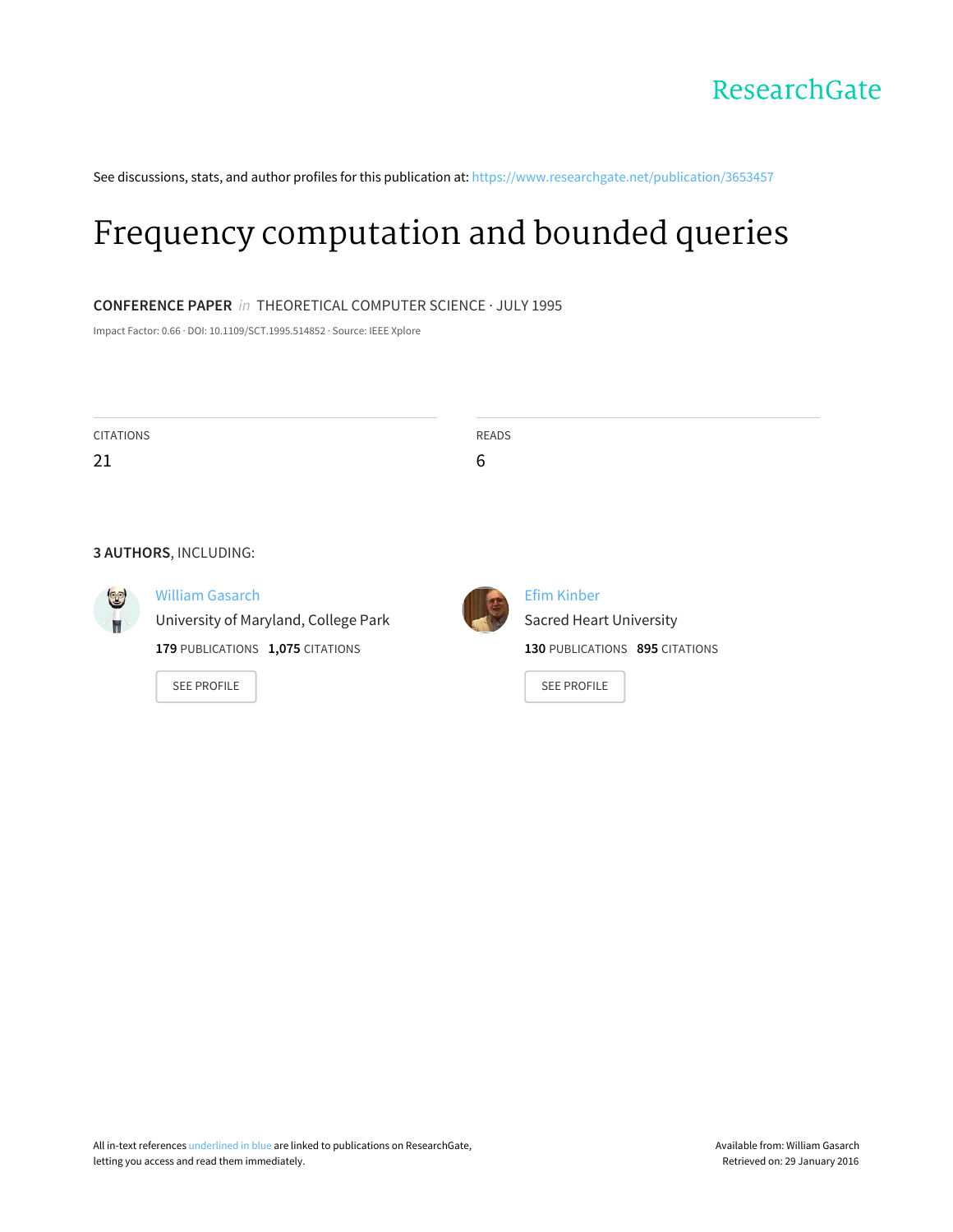FTP: ftp.eccc.uni-trier.de:/pub/eccc/ WWW: http://www.eccc.uni-trier.de/eccc/ Email: ftpmail@ftp.eccc.uni-trier.de with subject 'help eccc'

# Frequency Computation and Bounded Queries

Richard Beigel Yale University

ECCC

TR95-036

William Gasarch<sup>y</sup> Univ. of Maryland

Elliil Kiliber<sup>t</sup> Univ. of Delaware

#### Abstract

There have been several papers over the last ten years that consider the number of queries needed to compute a function as a measure of its complexity. The following function has been studied extensively in that light:  $F_a^A(x_1,\ldots,x_a) = A(x_1)\cdots A(x_a)$ . We are interested in the complexity (in terms of the number of queries) of approximating  $\mathbf{F}_a^A$ . Let  $b \le a$  and let f be any function such that  $\mathbf{F}_a^A(x_1, \ldots, x_a)$ and  $f(x_1, \ldots, x_a)$  agree on at least b bits. For a general set A we have matching upper and lower bounds that depend on coding theory. These are applied to get exact bounds for the case where A is semirecursive, A is superterse, and (assuming  $P \neq NP$ )  $A = SAT$ . We obtain exact bounds when  $A$  is the halting problem using different methods.

# 1 Introduction

The complexity of a function can be measured by the number of queries (to some oracle) needed to compute it. This notion has been studied in both a

Dept. of Computer Science, Yale University, P.O. Box 208285, New Haven, CT 06520- 8285, U.S.A. (email: beigel@cs.yale.edu). Supported in part by National Science Foundation grant CCR-8958528.

<sup>&</sup>lt;sup>†</sup>Dept. of C.S. and Inst. for Adv. Comp. Stud., Univ. of MD., College Park, MD 20742, U.S.A. Supported in part by NSF grants CCR-8803641 and CCR-9020079 (email: gasarch@cs.umd.edu).

<sup>&</sup>lt;sup>‡</sup>Univ. of Delaware., Newark, Delaware, 19716, U.S.A. Supported in part by NSF grants CCR-9020079 (email: kinber@udel.edu).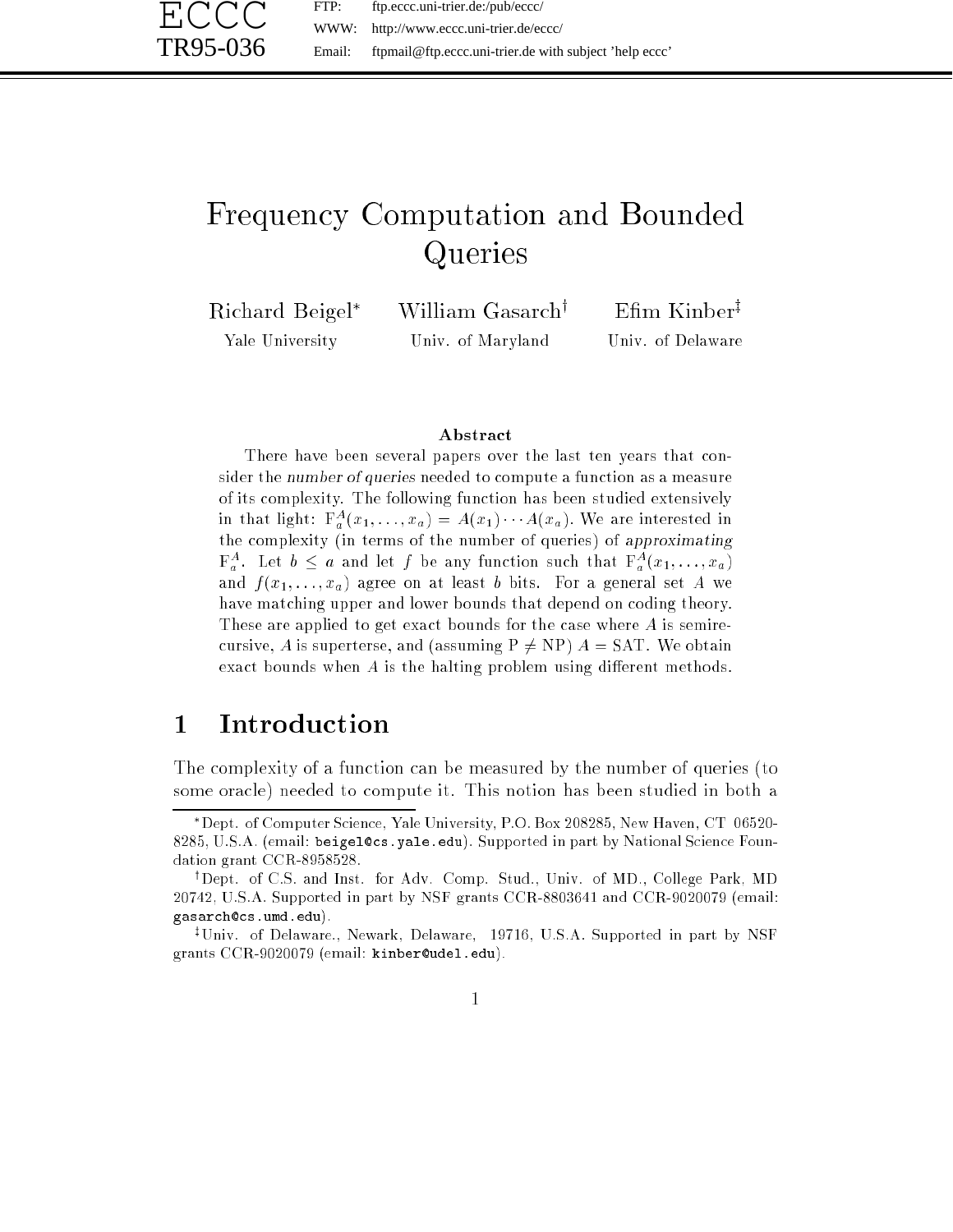recursion-theoretic framework (see for example [5, 11, 17]) and a complexitytheoretic framework (see for example [2, 12, 16]). We give several examples.

- 1. Let f be the function that, given a graph on n vertices, outputs the number of colors needed to color it. Krentel [16] showed that this function can be computed with  $O(\log n)$  queries to SAT in polynomial time but cannot be computed with substantially fewer queries to any oracle in polynomial time (unless  $P = NP$ ).
- 2. Let A be a nonrecursive set and  $a \in \mathcal{N}$ . Let  $\#_a$  be the function that, given  $(x_1, \ldots, x_a)$ , returns  $|A \cap \{x_1, \ldots, x_a\}|$  (the number of elements that are in  $A$ ). It is known that there are sets  $A, A$  such that  $\#_{a}^{+}$  can be computed with  $\lceil \log(a + 1) \rceil - 1$  queries to X. Kummer [17] showed that this is optimal, i.e., if  $\#_a$  can be computed with  $|\log(a + 1)|$  queries to some  $X$  then  $A$  is recursive.

The following functions have been studied extensively in this light:

**Definition 1.1** Let  $a \in \mathcal{N}$  and  $A \subseteq \mathcal{N}$ . The function  $\Gamma_a : \mathcal{N} \to \{0,1\}^*$  is defined as

$$
\mathrm{F}_a^A(x_1,\ldots,x_a)=A(x_1)\cdots A(x_a).
$$

The function  $\#_a^{\sim}$  is defined as

$$
#_a^A(x_1,\ldots,x_a) = |A \cap \{x_1,\ldots,x_a\}|.
$$

The function  $\Gamma_a^a$  is interesting because it has a certain intuitive appeal and most lower bounds have reduced to lower bounds for  $\mathbf{r}_a^{\mathrm{T}}$ . We investigate the complexity of computing an approximation to  ${\bf r}_a$ . To do this we define a class of functions  $freq_{b,a}^-$  such that every element of  $freq_{b,a}^-$  approximates  $\Gamma$ <sub>a</sub>.

**Notation:** If  $\sigma, \tau$  are strings of the same length then  $\sigma = -\tau$  means that  $\sigma$ and  $\tau$  differ in at most a places.

**Definition 1.2** Let  $a, b \in \mathcal{N}$  be such that  $1 \leq b \leq a$ , and let  $A \subseteq \mathcal{N}$ .  $freq_{b,a}$  is the set of all functions f that map  $N^+$  to  $\{0,1\}^+$  such that, for all  $x_1,\ldots,x_a$  ,  $f(x_1,\ldots,x_a)$  and  $\mathbf{r}_a$   $(x_1,\ldots,x_a)$  agree in at least  $\theta$  places (i.e.,  $f(x_1, \ldots, x_a) =$   $\Gamma_a(x_1, \ldots, x_a)$ . In prose (though not in theorems) we will informally treat  $freq_{b,a}$  as just one function: an upper bound on the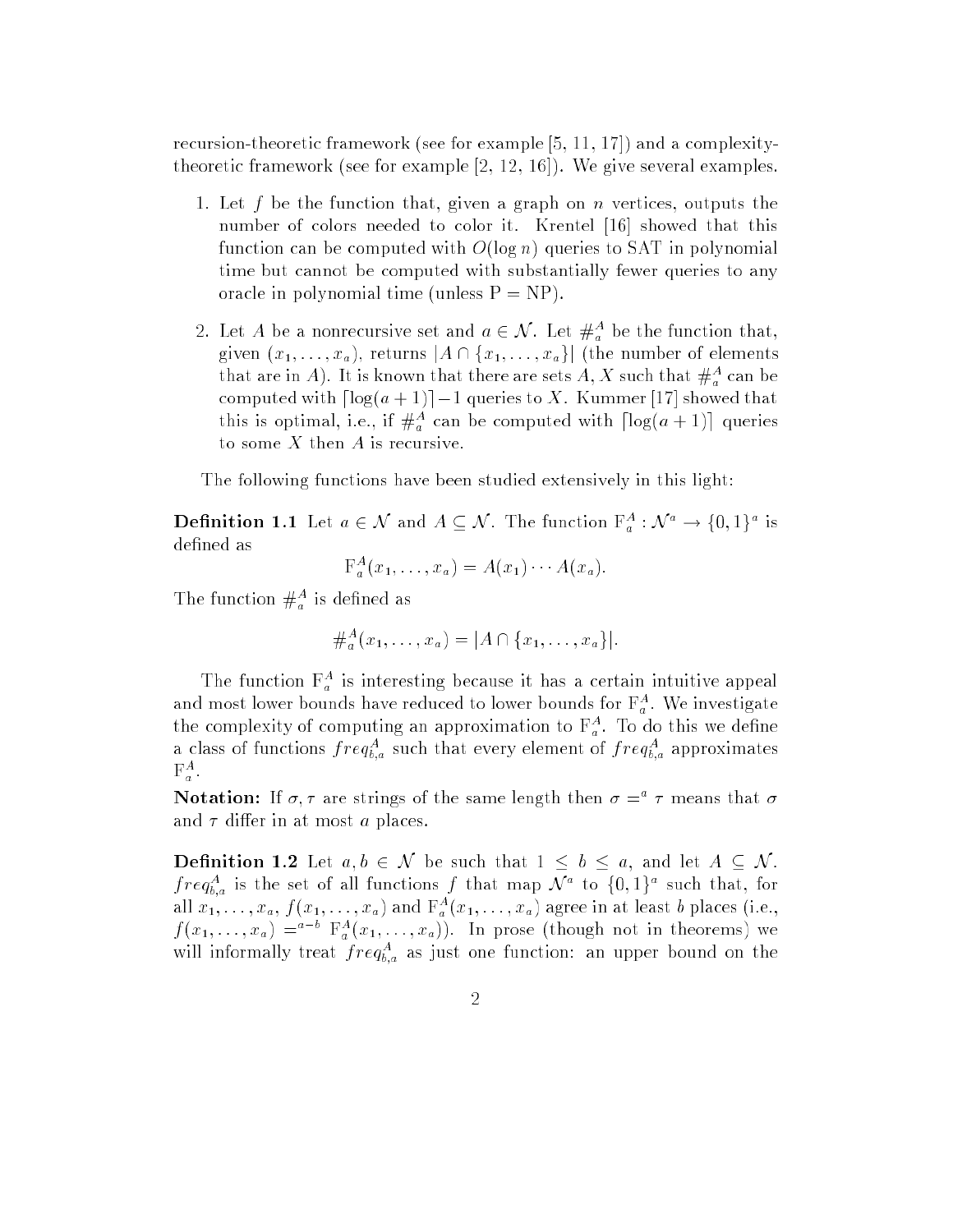complexity of  $freq_{\tilde{b},a}$  means at least one function in  $freq_{\tilde{b},a}$  has that complexity (or less), and a lower bound on the complexity of  $freq_{b,a}$  means that every functions in  $freq_{b,a}^+$  has that complexity (or greater).

**Note:** The set  $freq_{b,a}$  was first defined by Rose [21] and has a long history. For more information see [13].

We investigate the complexity of  $freq_{b,a}^*$  for several sets (or types of sets) A and parameters  $a, b$ . Our measure of complexity of a function is the number of queries needed to compute it. Most of our results are recursion-theoretic; however, some of our techniques also apply in a polynomial framework.

Information about the complexity of  $\mathbf{r}_a$  will help in our study. However the complexity of  $freq_{b,a}$  is a harder question. We describe the difference. Assume that, given  $(x_1, \ldots, x_a)$ , one could produce (the index for) an r.e. set  $W \subseteq \{0, 1\}^*$  such that  $\Gamma_a^-(x_1, \ldots, x_a) \in W$ . It has been shown (Lemma 2.4) that the size of W completely determines the complexity of  $\mathbf{r}_a$ . Does knowing w help us to compute  $freq_{b,a}^*(x_1,\ldots,x_a)$ : From w we can obtain w, the set of vectors that differ from elements of W by at most  $a - b$  bits. Formally

$$
W' = \{\vec{b} : (\exists \vec{c} \in W)[\vec{b} = a^{-b} \vec{c}]\}.
$$

It is easy to see that  $freq_{b,a}^+(x_1,\ldots,x_a) \in W$ . The complexity of  $freq_{b,a}^+($  is completely determined by  $\vert W\vert$ . Unfortunately it is impossible to determine  $\lceil W \rceil$  from  $\lceil W \rceil$ . To determine  $\lceil W \rceil$  we need to know the very structure of  $W$ . This is the key reason that  $\Gamma_a$  is better understood than  $freq_{\tilde{b},a}$ : the complexity of  $\mathbf{r}_a$  is related to the cardinality of W while the complexity of  $freq_{b,a}$  is related to the structure of W. One theme of this paper will be that the more we know about  $W$  the better we understand the complexity of  $\int r e q_{b,a}$ .

In Section 3 we prove a general lower bound on the complexity of  $freq_{b,a}^A$ b;a (for nonrecursive A). It is based on a general lower bound for  $\#_a^{\pi}$ . In Section 4 we obtain exact bounds for the complexity of  $freq_{b,a}$ . In Section 5 we link the complexity of  $freq_{b,a}^+$  to the structure of the set  $W$  mentioned above. This will allow us to establish the exact complexity of  $freq_{b,a}^{t}$  for certain sets A. These exact complexities depend on functions from coding theory. In Section 6 we use our proof techniques to obtain results in complexity theory. Assuming  $P \neq NP$  we determine the exact query complexity of  $freq_{a,b}^{SAT}$ .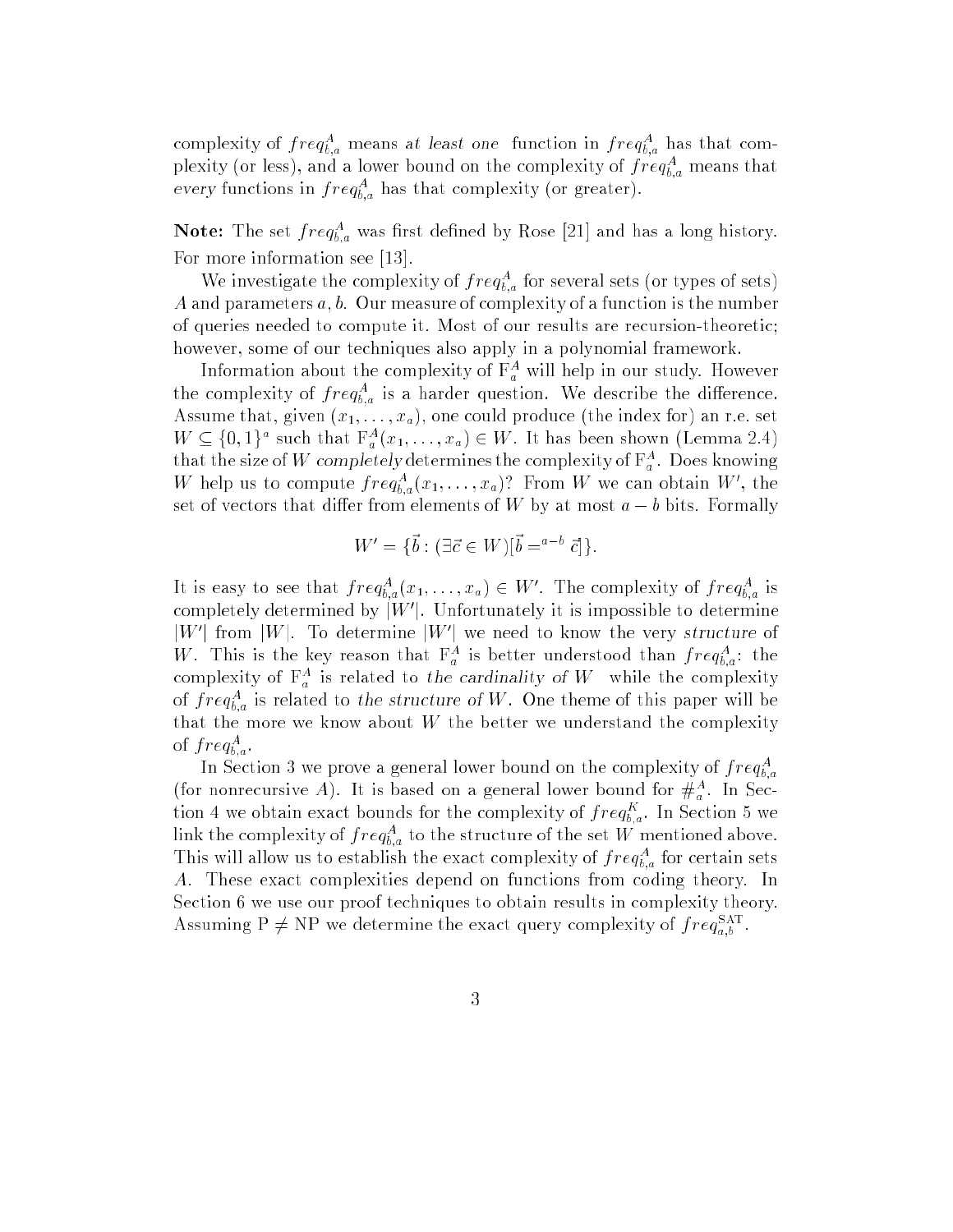### $\overline{2}$ Definitions, Conventions and useful Lemmas

Notation: We use the following notation throughout this paper.

- 1.  $M_0, M_1, \ldots$  is a standard effective list of Turing machines.
- 2.  $M_0^{()} , M_1^{()} , \ldots$  is a standard effective list of oracle Turing machines.
- 3.  $W_e$  is the domain of  $M_e$ . Hence  $W_0, W_1, \ldots$  is an effective list of all r.e. sets.
- 4.  $K = \{e : M_e(e) \downarrow \}.$
- $\emptyset$ . If  $A \subseteq N$  then  $A = \{e : M_e^-(e) \downarrow\}.$
- 6.  $D_e = \{i : \text{ the } i \text{th } \text{bit } \text{of } e \text{ is } 1\}$ . Hence  $D_0, D_1, \ldots$  is a list of all finite sets.

**Convention:** Technically  $M_e$  takes elements of N as input and returns elements of N as output; and  $W_e, D_e \subseteq \mathcal{N}$ . We will sometimes need to use  $\mathcal{N}$   $\degree$  (or {0,1} ) instead of  $\mathcal{N}$  . In these cases we implicitly assume that there is a fixed recursive bijection between  $N$  and  $N$  "  $\{0,1\}$  ) and code elements of  $N^+$  (30, 1) into  $N$  accordingly.

**Definition 2.1** Let  $a \in \mathcal{N}$  and let  $X \subseteq \mathcal{N}$ . FQ(a, X) is the collection of all total functions g such that g is recursive in X via an algorithm that makes at most a sequential queries to X.  $FQC(a, X)$  is the collection of all functions g such that g is recursive in X via an algorithm  $M^{(1)}$  such that (1) for all x,  $M^+(x)$  makes at most a sequential queries to  $\Lambda$ , and (2) for all  $x, Y$  the computation  $M^+(x)$  converges.

The concept of bounded queries is tied to enumerability. Every possible sequence of query answers leads to a possible answer. Hence the fewer queries, the less possible answers.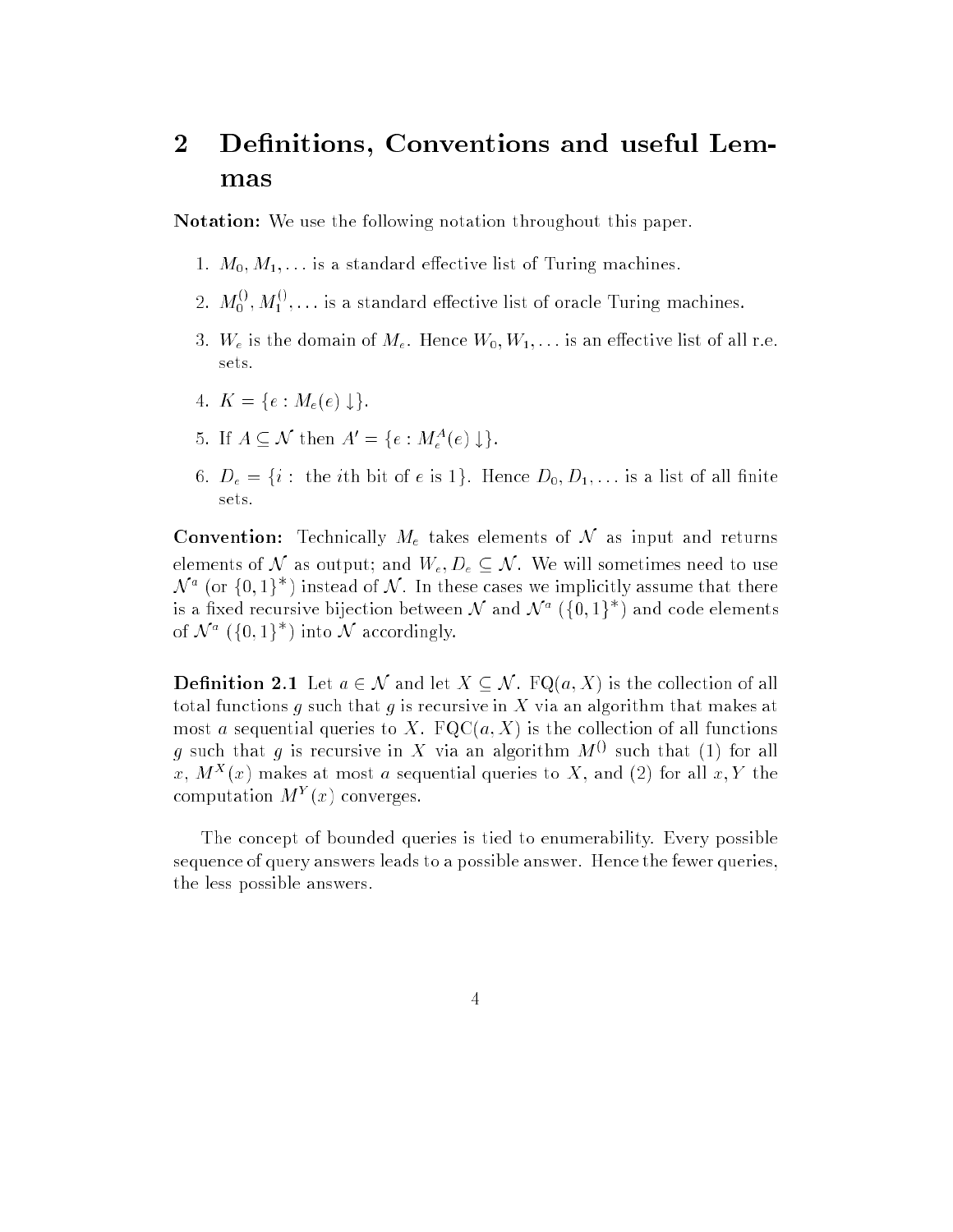**Definition 2.2** Let  $a \in \mathcal{N}$  and f be any total function. f is a-enumerable if there exists a recursive function g such that, for all x,  $|W_{g(x)}| \le a$  and  $f(x) \in W_{g(x)}$ . We denote this by  $f \in EN(a)$ . (This concept first appeared in a recursion-theoretic framework in  $[3]$ . The name "enumerable" is from  $[7]$ where it was defined in a polynomial bounded framework.)

If f is a-enumerable then, given x, we can find  $q(x)$  and try to enumerate  $W_{g(x)}$  looking for possibilities for  $f(x)$ . While doing this we do not know when  $W_{q(x)}$  will have stopped generating possibilities. The next definition imposes a stronger condition of enumeration. In this scenario we are given an index of a set of possibilities as an index of a finite set. Hence we can obtain all the possibilities and know we have them all.

**Definition 2.3** Let  $a \in \mathcal{N}$  and f be any total function. f is strongly aenumerable if there exists a recursive function g such that, for all x,  $|D_{g(x)}| \leq$ a and  $f(x) \in D_{g(x)}$ . We denote this by  $f \in \text{SEN}(a)$ .

**Lemma 2.4** ([3, 5]) Let  $a \in \mathcal{N}$  and let f be any function.

- 1.  $\Box A \parallel I \in \Gamma \cup (a, A)$  if  $I \in \Box N(Z^*)$ .
- $z \in \{ \exists \Lambda \mid \vert \in \Gamma \cup \cup \{a, \Lambda \mid \vert \exists \ell \mid \bot \in \Sigma \cup \Gamma \cup \bot \} \}$

In this paper we will prove upper and lower bounds in terms of enumerability (or strong enumerability). Using Lemma 2.4 the reader can obtain corollaries about upper and lower bounds in terms of number of queries.

The following lemma provides a lower bound on the enumerability of  $\#_a$ . We will use it in Theorem 3.1 to obtain a lower bound on  $freq_{b,a}$ .

**Lemma 2.5** ([17]) Let  $a \in \mathcal{N}$  and let  $A \subseteq \mathcal{N}$ . If  $\#_a \in \text{LN}(a)$  then A is recursive.

We now exhibit a nonrecursive set A such that if  $\frac{b}{a} \leq \frac{1}{2}$  then  $freq_{b,a}^A$ is recursive. Since we are interested in how many queries are required to compute  $freq_{b,a}$  the case where it takes zero queries is not of interest. Hence most of our theorems will assume  $\frac{b}{a} > \frac{1}{2}$ .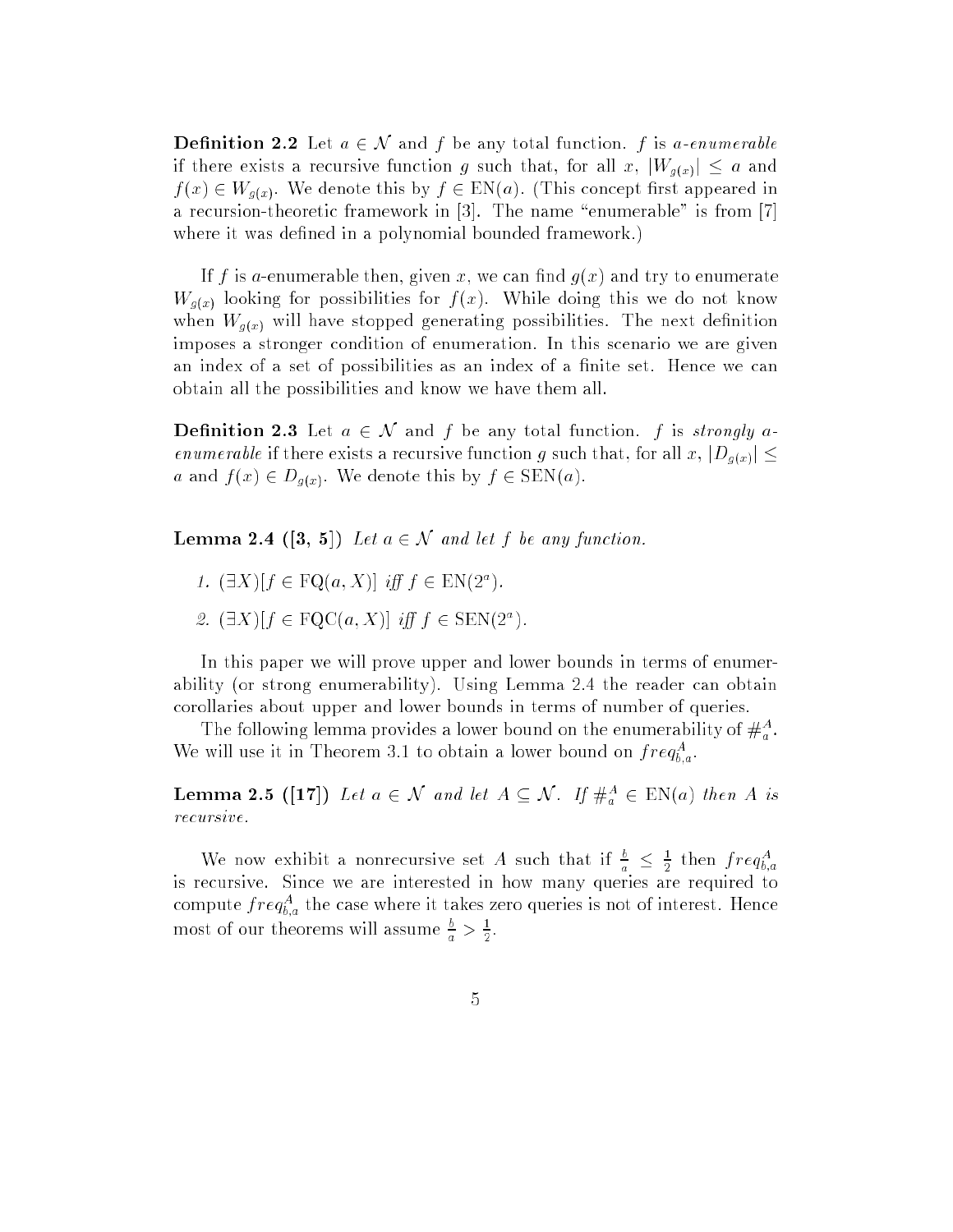**Definition 2.6** [15] A set A is semirecursive if there exists a recursive linear ordering  $\sqsubset$  on  $\mathcal N$  such that A is closed downward under  $\sqsubset$ .

The following is a folk theorem. It will also be a consequence of Theorem 5.9.

**Proposition 2.7** Assume  $\frac{b}{a} \leq \frac{1}{2}$ . If A is semirecursive then  $freq_{b,a}^A$  is recursive. Hence every it-degree contains a set A such that  $freq_{\vec{b},a}$  is recursive.

**Proof:** Let A be semirecursive via  $\Gamma$ . Given  $(x_1, \ldots, x_a)$  we may assume  $x_1 \perp \cdots \perp x_a$ . Since  $\Gamma_a^-(x_1,\ldots,x_a) \in \{1,0, \ldots, 0\} \subseteq i \subseteq a\}$  we have  $1^{|\frac{+}{2}|}0^{\frac{+}{2}} = a^{-b} F_a^A(x_1,\ldots,x_a)$ . Output  $1^{|\frac{+}{2}|}0^{\frac{+}{2}}$ .

Part 2 follows from part 1 since Jockusch [15] showed that every tt-degree contains a semirecursive set. П

It is known that Proposition 2.7 is optimal: if  $\frac{b}{a} > \frac{1}{2}$  and  $freq_{b,a}^A$  is recursive then A is recursive. This was proven by Trakhtenbrot [22]. We will give an alternative proof (Corollary 3.2).

#### 3 A General Lower Bound for  $freq_{b,a}^A$ b;a

we prove a general lower bound on the enumerability of  $freq_{b,a}^*$  for any nonrecursive A.

Theorem 3.1 Assume  $1 \leq b \leq a, \frac{b}{a} > \frac{1}{2},$  and  $A \subseteq \mathcal{N}$ . If  $freq_{b,a}^A \cap$  $EN(\left\lceil \frac{a+1}{2(a-b)+1} \right\rceil - 1) \neq \emptyset$ , then A is recursive.

**Proof:** Assume that  $f \in freq_{b,a}^A \cap EN(\left[\frac{a+1}{2(a-b)+1}\right]-1)$ . Let  $(x_1, \ldots, x_a) \in$  $\mathcal N$  . Every time a possibility for  $f(x_1,\ldots,x_a)$  is generated it yields at most  $\mathcal{Z}(a = b) + 1$  possibilities for  $\mathcal{H}_a^-(x_1, \ldots, x_a)$ . Hence

$$
\#_a^A \in \mathrm{EN}\left(\left\lceil \frac{a+1}{2(a-b)+1} \right\rceil - 1\right) \left(2(a-b)+1\right) \subseteq \mathrm{EN}(a).
$$

By Lemma 2.5 A is recursive. П

**Corollary 3.2** ([22]) If  $\frac{b}{a} > \frac{1}{2}$  and freq<sup>A</sup><sub>*a*</sub> is recursive, then A is recursive.

Note: Theorem 3.1 has been obtained independently by Kummer and Stephan [19] using different methods.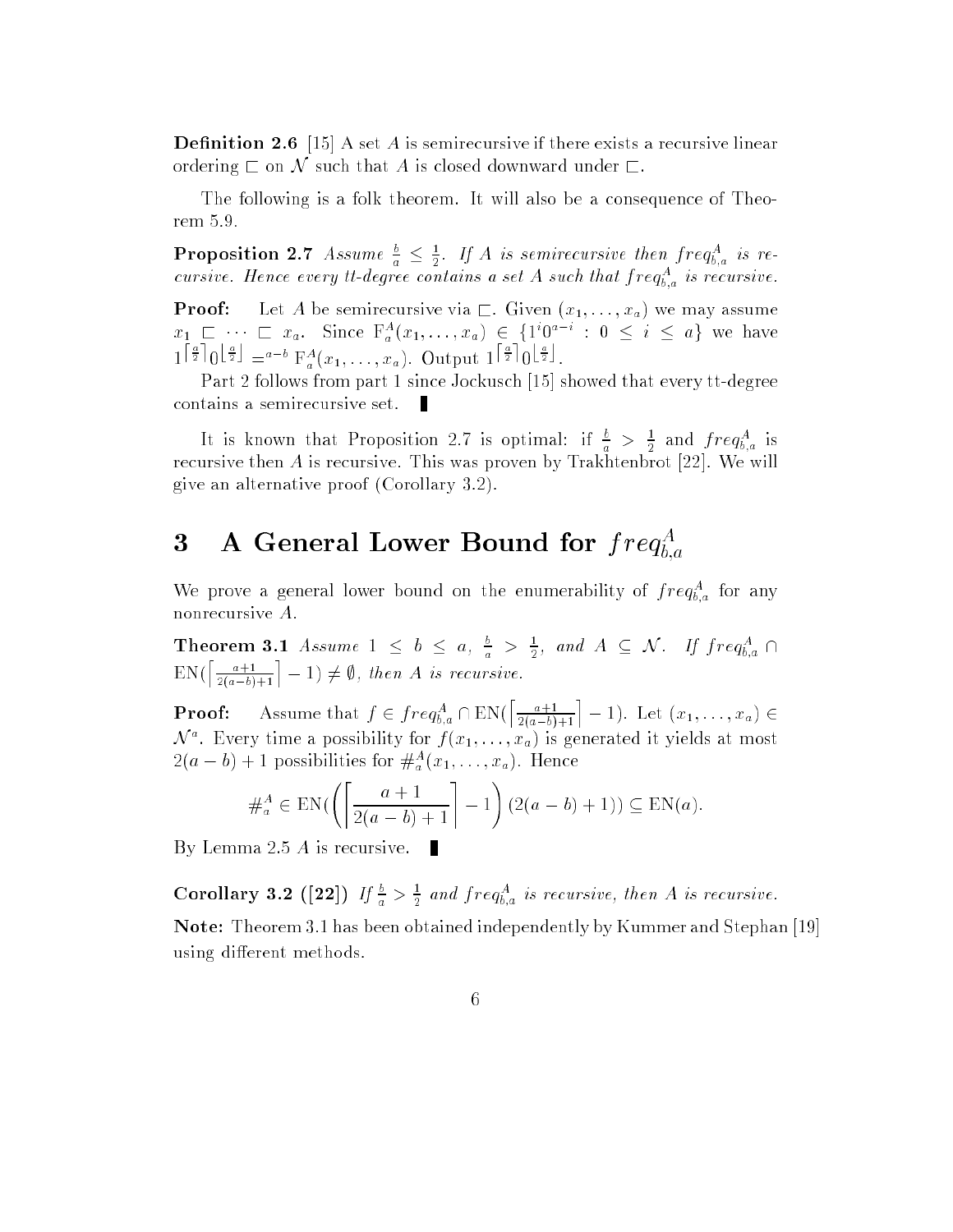#### 4 Exact Bounds for  $freq_{ba}^K$ bit and the state of the state of

In this section we determine the exact complexity of  $freq_{b,a}$  in terms of enumerability. In Corollary 5.18 we will determine the exact complexity of  $freq_{b,a}$  in terms of strong enumerability. It is known that  $\#_a^-(x_1,\ldots,x_a)$ completely determines  $\mathbf{r}_a$  . Hence the structure of the set of possibilities for  $\Gamma_a^{\alpha}$  is well understood. This is why we are able to obtain exact bounds.

**Theorem 4.1** If  $1 \leq b \leq a$  then  $freq_{b,a}^K \cap EN(\left\lceil \frac{a+1}{(a-b)+1} \right\rceil) \neq \emptyset$ .

**Froof:** Given  $(x_1, \ldots, x_a)$  we show how to enumerate  $\le$  $\left\lceil \frac{a+1}{(a-b)+1} \right\rceil$  possibilities such that one of them is  $=$   $\Gamma_a^{\dagger}(x_1,\ldots,x_a)$ .

 $\left\lceil \frac{a+1}{(a-b)+1} \right\rceil$ . Since  $b \geq 1$  we have  $k \geq 1$ . Let  $I_1, \ldots, I_k$  be intervals of length  $\leq a - b + 1$  that partition  $\{0, \ldots, a\}.$ 

For each interval  $I = [c, d]$  we enumerate a possibility that is based on the belief that  $\#_a(x_1,\ldots,x_a)\in[c,a]$ . By dovetailing these computations we enumerate  $\leq k$  possibilities.

For interval  $I = [c, d]$  we do the following. If  $c = 0$  then output  $(0, \ldots, 0)$ . If  $c > 0$  then simultaneously run all of  $M_{x_1}(x_1), \ldots, M_{x_n}(x_n)$  until exactly c of them halt (this need not happen). Output a string that indicates that these  $c$  programs are in  $K$  and no other programs are in  $K$ .

We show that  $\pi$   $\pi$ <sub>a</sub>  $(x_1, \ldots, x_a) \in I = [c, a]$  then the possibility associated to I is correct. Clearly the  $c$  1's are correct. Since there are at most  $d$ programs in K, at least  $a-d$  of the 0's are correct. Hence at least  $c+a-d=$  $a + (c - d) = a + 1 - |I| \ge a + 1 - (a - b + 1) = b$  bits are correct. П

**Note:** By Lemma 2.4,  $(\exists X)[freq_{b,a}^K \cap \mathrm{FQ}(\lceil \log \frac{a+1}{(a-b)+1} \rceil, X) \neq \emptyset].$  The oracles is unspecied. In this case we can do just as well with oracle K: by a truncated binary search,  $freq_{b,a} \sqcup \text{rQ}$  $\left\lceil \log \frac{a+1}{(a-b)+1} \right\rceil, K \supset \neq \emptyset.$ 

The enumeration procedure used in Theorem 4.1 is not a strong enumeration. In Section 5 we show that a strong enumeration for  $freq_{b,a}$  requires many more possibilities than an enumeration.

We show that the above bound is tight.

**Theorem 4.2** If  $1 \leq b \leq a$  then  $freq_{b,a}^K \cap EN(\left\lceil \frac{a+1}{(a-b)+1} \right\rceil - 1) = \emptyset$ .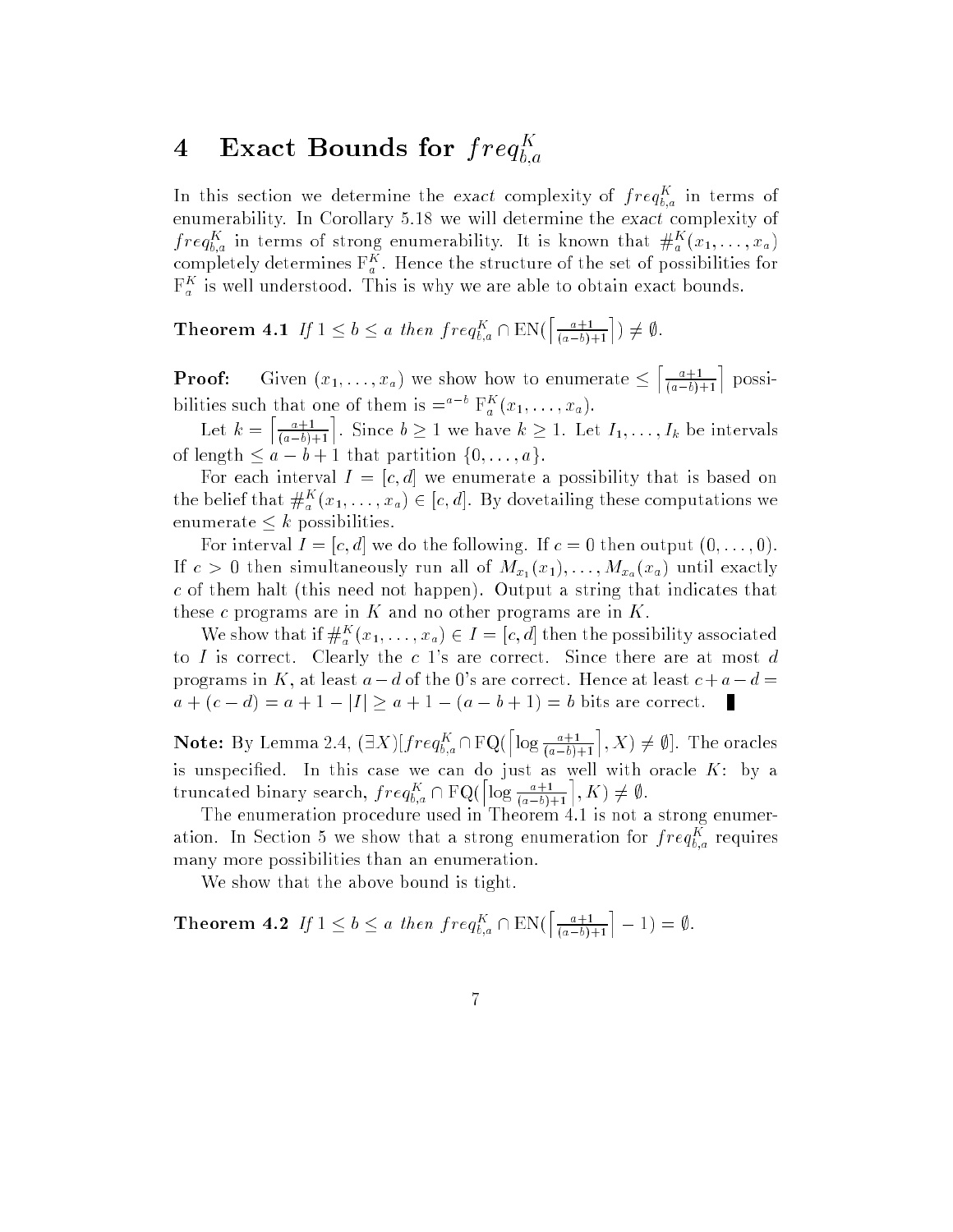**Proof:** Assume  $f \in \text{freq}_{b,a} \cup \text{EN}($  $\left\lceil \frac{a+1}{(a-b)+1} \right\rceil - 1$   $\neq \emptyset$ . Assume  $f \in$  $EN(\left\lceil \frac{a+1}{(a-b)+1} \right\rceil - 1)$  via g. We create a programs  $x_i$  that conspire to cause

$$
(\forall \vec{b} \in W_{g(x_1,...,x_a)}) [\neg (\vec{b} = a^{-b} \mathcal{F}_a^K(x_1,...,x_a))].
$$

We plan to have different blocks of programs invalidate different elements of  $W_{g(x_1,...,x_a)}$ . Let  $k = \left\lceil \frac{a+1}{(a-b)+1} \right\rceil - 1$ . Since  $b \ge 1$  we have  $k \ge 1$ . Let  $J_1, \ldots, J_k$  be intervals of length  $\geq a - b + 1$  that partition  $\{0, \ldots, a\}.$ 

By the *a*-ary recursion theorem we can assume that  $x_i$  has access to the numbers  $\{x_1, \ldots, x_n\}$ .

ALGORITHM FOR  $x_i$ 

- 1. Let j be such that  $i \in J_i$  (if no such j exists then diverge).
- 2. Enumerate  $W_{g(x_1,...,x_a)}$  until j elements appear (this step might not becommate). Let that jth element be  $v = v_1 + v_a$ .
- 3. If  $b_i = 0$  then converge. If  $b_i = 1$  then diverge.

#### END OF ALGORITHM

For all  $j, 1 \leq j \leq \kappa$ , if  $W_{g(x_1,...,x_a)}$  has the jth element  $v$ , then  $v$  and  $\mathbf{r}_a\ (x_1,\ldots,x_a)$  differ on the bits specified by  $J_j.$  Hence they differ on at least  $a = b + 1$  places, so  $(\forall b \in W_{g(x_1,...,x_a)})$ [ $\neg (b = a \cap \Gamma_a(x_1,...,x_a))$ ].

#### 5 Exact Bounds for  $freq_{ba}^A$ b;a

In this section we prove a general theorem relating the complexity of  $freq_{b,a}^A$ b;a to the structure of the set of possible values for  $\mathbf{r}_a^{\mathrm{T}}$ . We then apply this theorem to semirecursive sets, joins of semirecursive sets, and superterse sets.

We will need some definitions from coding theory.

**Definition 5.1** Let  $a, r \in \mathcal{N}$ . Let  $z \in \{0, 1\}^{\circ}$ . The closed ball of radius r centered at z is the set  $D(z, r) = \{y \in \{0, 1\}^* : y = z\}$ . If  $D \subseteq \{0, 1\}^*$  then D is covered by k balls of radius r means that there exist  $z_1, \ldots, z_k$  such that  $D \subseteq \bigcup_{i=1}^{\kappa} B(z_i,r).$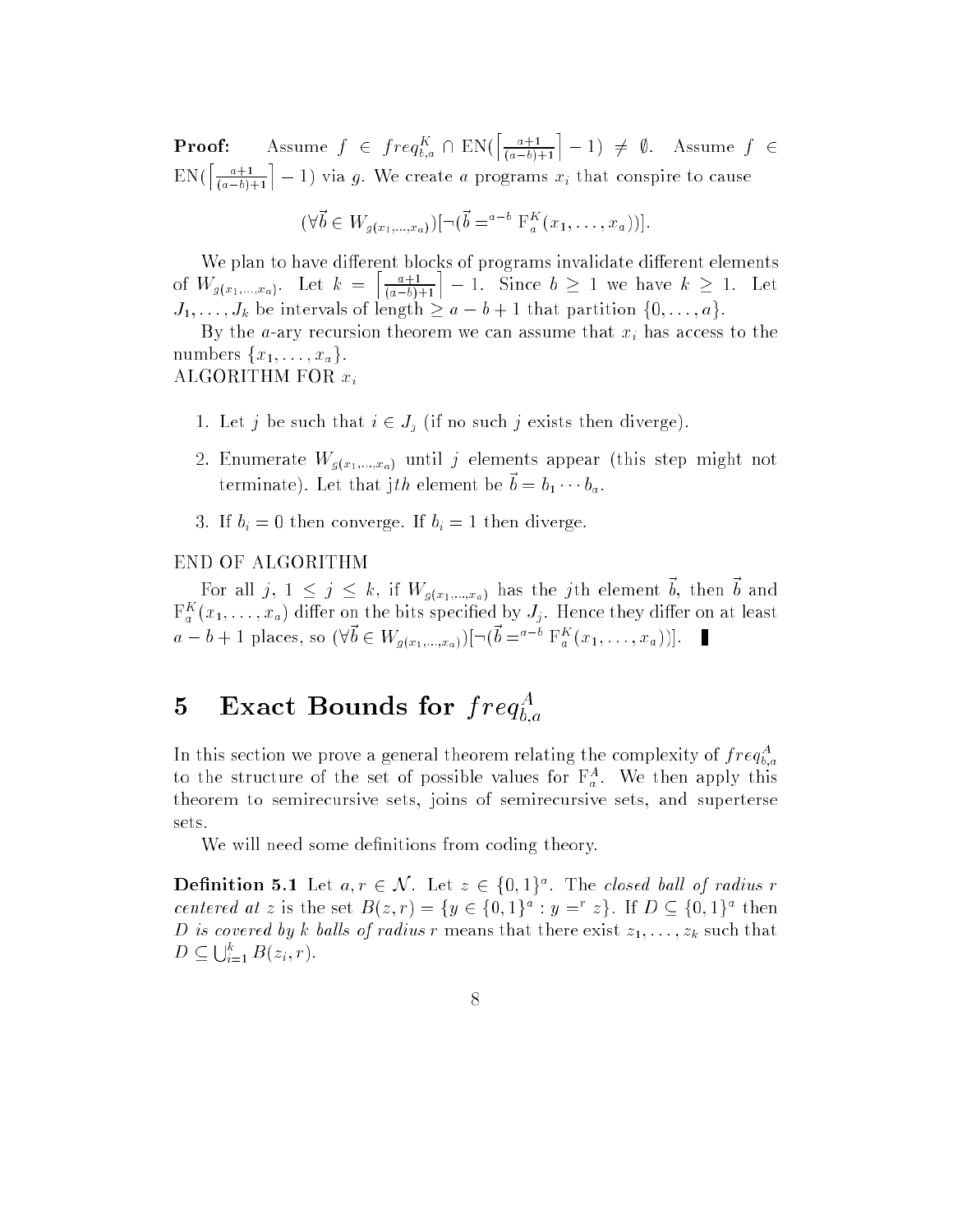**Definition 5.2** Let  $a, r \in \mathcal{N}$  and  $D \subseteq \{0, 1\}^*$ .  $\kappa(D, r)$  is the minimal number j such that  $D$  can be covered by j balls of radius r. The quantity  $\kappa(\{\{0,1\}^*,r\})$  is denoted by  $\kappa(a,r)$ .

Let D be a set of possibilities for  $\Gamma_a(x_1,\ldots,x_a)$  such that  $\kappa(D,a-b)=j$ . Her  $\alpha \in \mathcal{D}$  be the correct bossibility. Her c be the center of the ball that contains  $v$ . Since  $v$  and  $c$  unier on at most  $a = v$  places they must agree on at least  $\theta$  places. Hence  $c$  is a suitable value of  $freq_{b,a}^{\perp}.$ 

The quantity  $k(a, r)$  is known as the covering number. It has been studied extensively (see  $[8, 9, 10, 14, 23]$ ). No exact formula is known for it, however we present some known estimates.

**Fact 5.3** Let  $S_{a,r} = \sum_{i=0}^{r} {a \choose i}$ 

- 1.  $\frac{2^a}{S_{a,r}} \le k(a,r) \le \frac{2^a}{S_{a,r}}(1+\log S_{a,r})$  ([8, Theorem 3]. (Better lower bounds are known in the contract of the contract of the contract of the contract of the contract of the contract of the contract of the contract of the contract of the contract of the contract of the contract of the contract of t
- 2.  $k(r+1,r) = k(r+2,r) = \cdots = k(2r+2,r) = 2$  ([10, Theorem 14]).
- 3.  $k(2r+3, r) = 3$ , and  $7 \leq k(2r+4, r) \leq 12$  ([10, Theorem 14]).

**Definition 5.4** Let  $a, r \in \mathcal{N}$  and  $\mathcal{D} \subset 2^{\{0,1\}^d}$ . We define  $k(\mathcal{D}, r)$  to be  $\max\{k(D, r) : D \in \mathcal{D}\}.$ 

We need to define the notions of  $D$ -verbose and strongly  $D$ -verbose in order to state our main result. Note that every set is strongly  $2^{\{0,1\}^a}$ -verbose.

**Definition 5.5** Let  $a \in \mathcal{N}$ . Let  $\mathcal{D} \subset 2^{\{0,1\}^d}$ . A set A is  $\mathcal{D}\text{-}verbose$  if there is a recursive function g such that, for all  $x_1, \ldots, x_a$ ,  $W_{g(x_1,\ldots,x_a)} \in \mathcal{D}$ and  $\mathbf{r}_{a}^{-}(x_{1},\ldots,x_{a}) \in W_{g(x_{1},\ldots,x_{a})}.$  A set A is *strongly D-verbose* if there is a recursive function g such that, for all  $x_1, \ldots, x_a, D_{g(x_1, \ldots, x_a)} \in D$  and  $\Gamma_{a}^{-}(x_{1},\ldots,x_{a}) \in D_{g(x_{1},...,x_{a})}.$ 

The following theorem provides for any  $A \subseteq \mathcal{N}$ : (1) matching upper and lower bounds for the strong enumerability of  $freq_{b,a}^+,$  and  $(2)$  lower bounds for the enumerability of  $freq_{b,a}$ . All results in this paper, except those involving  $j \, reg_{b,a}$ , will follow from it.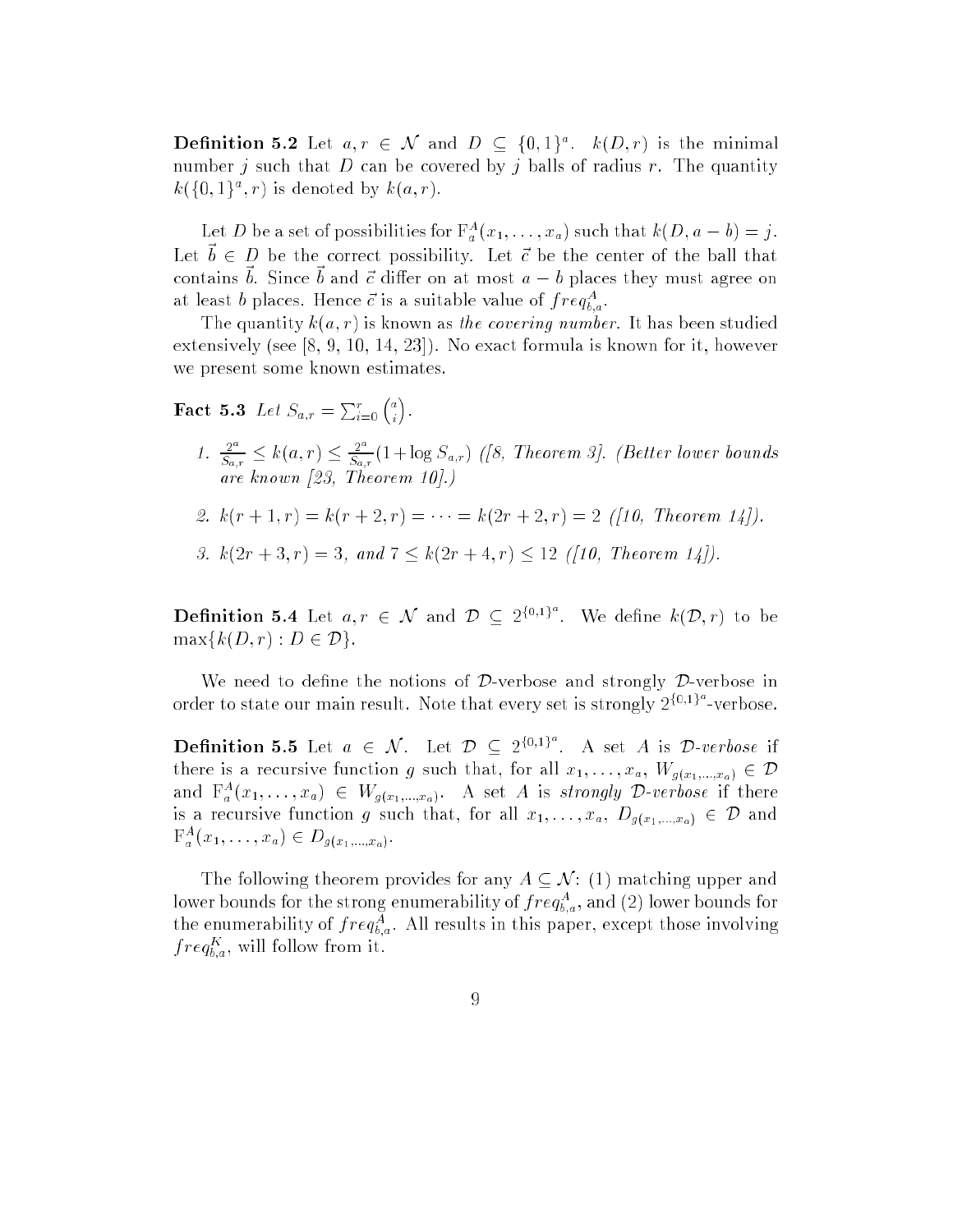**Theorem 5.6** Assume  $1 \leq b \leq a$  and  $A \subseteq \mathcal{N}$ . All  $\mathcal{D}$  mentioned in this theorem are understood to be subsets of  $2^{\{0,1\}^a}$ . For all k the following hold.

- 1. If there exists  $D$  such that A is strongly  $D$ -verbose and  $k(\mathcal{D}, a b) \leq k$  $then \, freq_{b,a} \cap \text{SDN}(k) \neq \emptyset.$
- 2. If  $freq_{b,a} \cap \text{SDN}(k) \neq \emptyset$  then there exists D such that A is strongly D-verbose and  $k \geq k(\mathcal{D}, a - b)$ .
- 3. If  $freq_{\tilde{b}_a}$  (EN(k)  $\neq$   $\psi$  then there exists D such that A is D-verbose and  $k > k(\mathcal{D}, a - b).$

#### Proof:

(1) Assume A is strongly D-verbose via g. Given  $(x_1, \ldots, x_n)$  we strongly enumerate  $\leq k$  possibilities one of which must be  $=$   $\int_{a}^{1}(x_1,\ldots,x_a)$ . Find  $D=$  $D_{g(x_1,...,x_a)}$ . Find a set of vectors  $\{b_1,...,b_k\}$  such that  $D \subseteq \bigcup_{i=1}^{\kappa} B(b_i, a-b)$ . (Such vectors exist since  $\kappa(\nu, a - \nu) \leq \kappa$ .) Enumerate  $\sigma_1, \ldots, \sigma_k$  as possibilities. Since  $\Gamma_a(x_1,\ldots,x_a) \in D$ 

$$
(\exists i)[\mathcal{F}_a^A(x_1,\ldots,x_a)\in B(\vec{b}_i,a-b)]
$$

so

$$
(\exists i)[\mathcal{F}_a^A(x_1,\ldots,x_a)=^{a-b}\vec{b}_i].
$$

(2) Assume  $freq_{b,a}^T$  is EN(k)  $\neq$   $\psi$ . Then there exist k total recursive functions  $p_1,\ldots,p_k$  such that  $(\forall x_1,\ldots,x_a)(\exists i)[p_i(x_1,\ldots,x_a) =$  for  $\mathbb{F}_a^{\pi}(x_1,\ldots,x_a)]$ . Let

$$
D_{g(x_1,...,x_a)} = \bigcup_{i=1}^k B(p_i(x_1,...,x_a), a - b)
$$
  

$$
D = \{D_{g(x_1,...,x_a)} : x_1,...,x_a \in \mathcal{N}\}
$$

Clearly A is strongly  $\mathcal D$ -verbose. Since every element of  $\mathcal D$  is a union of k balls of radius  $a - b$ ,  $k \ge \max\{k(D, a - b) : D \in \mathcal{D}\}.$ (3) Similar to the proof of part 2. п

Theorem 5.6 yields matching upper and lower bounds; however they are not readily computable. The following lemma will be helpful in computing them.

**Lemma 5.7** Let  $a, r \in \mathcal{N}$  and  $A \subseteq \mathcal{N}$ .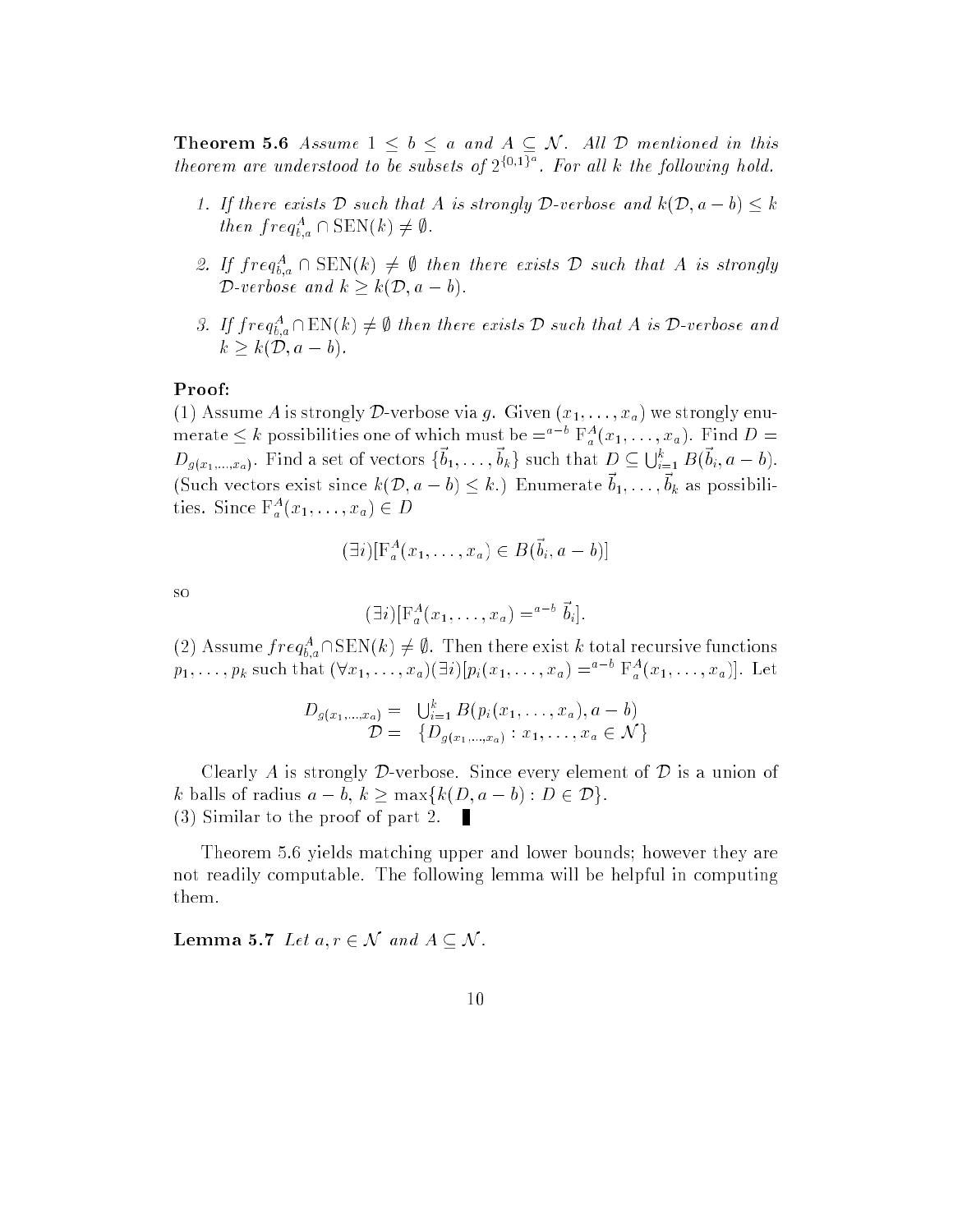- 1. If there exists D such that A is strongly D-verbose and  $k = k(\mathcal{D}, r)$  then  $\mathcal{F}_a \in \text{SLN}(\kappa(2r+1)).$
- 2. If there exists D such that A is (strongly) D-verbose then  $\Gamma_a^{\;\;\alpha}$  is (strongly)  $\max\{|D|: D \in \mathcal{D}\}\)-\text{enumerate}$

### Proof:

(1) Assume A is strongly D-verbose via g. We show how to  $k(2r + 1)$ enumerate  $\overline{\pi}_a$ . On input  $(x_1,\ldots,x_a)$  ind  $D=D_{g(x_1,\ldots,x_a)}$ . We know D can be covered by k balls of radius r. Let  $v_1, \ldots, v_k$  be the centers of those balls. Let  $a_i$  be the number of 1's in  $b_i$ . Enumerate

$$
\{a_i + a : 1 \le i \le k \text{ and } -r \le a \le r\}.
$$

These are the  $\kappa(2r+1)$  numbers one of which must be  $\pi_a(x_1,\ldots,x_a)$ . (2) This follows from the definition of (strongly)  $\mathcal{D}$ -verbose. П

**Note:** Kummer and Stephan [18, Corollary 4.3,4.4] have found a different connection between covering numbers and  $freq_{b,a}$ . Let  $\Omega(b,a) = \{A:$  $freq_{b,a}$  is recursive }. They have shown the following.

- 1. (8a 2)(9A; A 2-r.e. )[A <sup>2</sup> (1; dlog(k(a; 1) + 1)e) (2; a)].
- $2. 1 \vee 0 \geq 2$  is the  $A$  r.e.  $||A \in M(1, 2e = 0) = M(2, 2e = 1)$ .

## 5.1 Semirecursive Sets

we established matching upper and lower bounds for  $freq_{b,a}^+$  when A is semirecursive using Proposition 2.7 and Theorem 3.1. Here we give an alternative proof using our general theorem.

**Lemma 5.8** Let  $D = \{1, 0, \dots, 0\} \setminus \{1, 0\}$ , and let  $0 \leq r \leq a$ . Then  $k(D, r) = \left[\frac{a+1}{2r+1}\right].$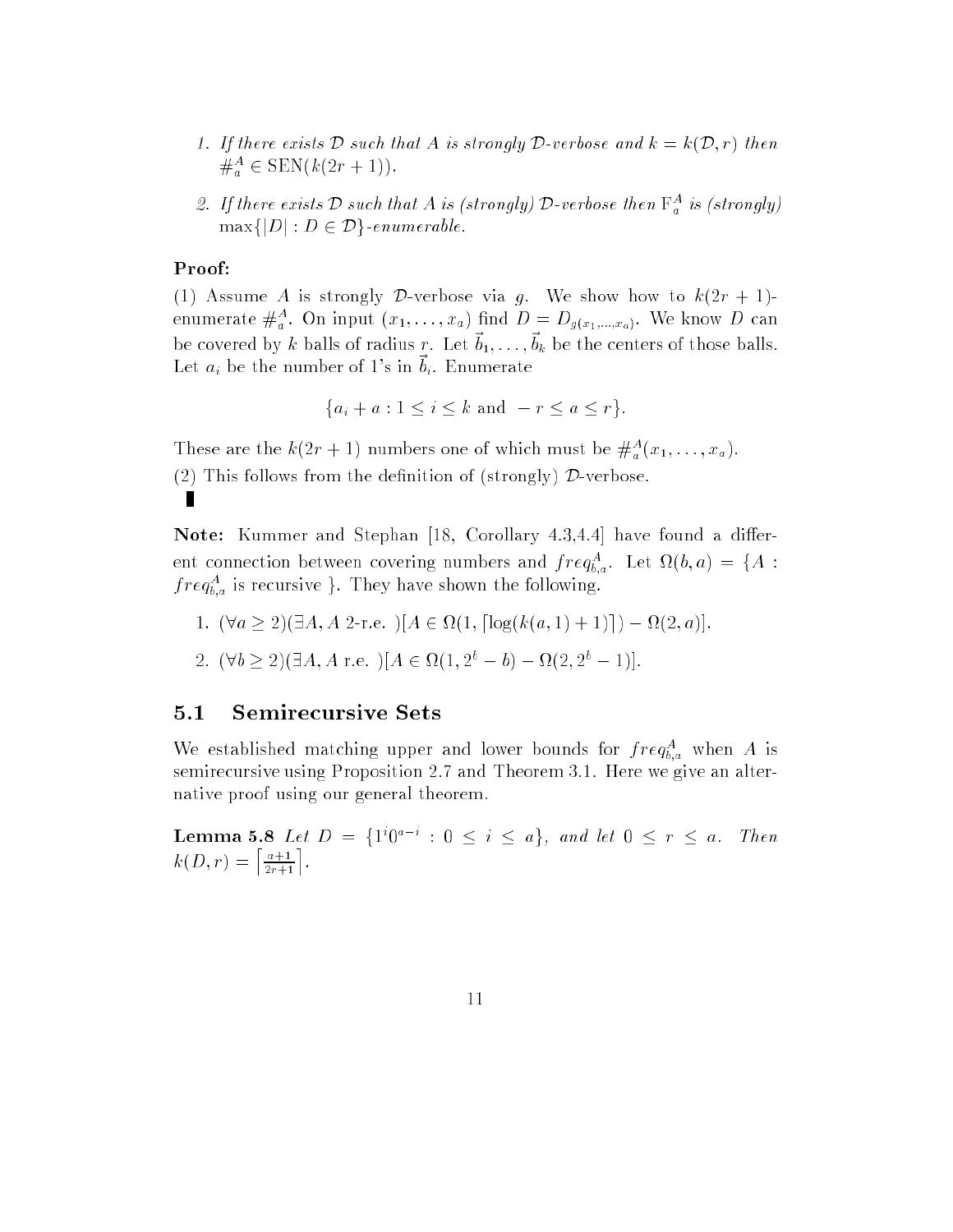$\left\lceil \frac{a+1}{2r+1} \right\rceil$ . For  $1 \leq i \leq k-1$  let  $z_i = 1^{(2i-1)r+i-1}0^{a-(2i-1)r-i+1}$ , and let  $z_k = 1^{a-r}0^r$ . It is easy to check that  $D \subseteq \bigcup_{i=1}^k B(z_i,r)$ . Hence  $k(D, r) \leq k.$ 

If  $\leq k - 1$  balls of radius r are used then  $\leq (k - 1)(2r + 1) \leq a$  elements are covered. Hence  $k(D, r) \geq k$ .

Combining the inequalities we obtain  $k(D, r) = k$ .  $\mathbf{r}$ 

**Theorem 5.9** Assume  $1 \leq b \leq a$ , A is a nonrecursive semirecursive set,  $\left\lceil \frac{a+1}{2(a-b)+1} \right\rceil$ . Then  $freq_{b,a}^A \cap \text{SEN}(k) \neq \emptyset$  but  $freq_{b,a}^A \cap \text{SEN}(k-1) = \emptyset$ . Note that if  $\frac{b}{a} \leq \frac{1}{2}$  then  $k = 1$  so  $freq_{b,a}^A \cap EN(1) \neq \emptyset$ , hence some function in  $j$  re $q_{b,a}$  is recursive.

#### Proof:

Let A be a semirecursive set with ordering  $\Box$ . Let  $D = \{1, 0, \ldots, 0, 0, 0, \ldots, 0\}$ . Let  $D$  be the singleton set  $\{D\}$ . Semirecursive sets are strongly  $D$ -verbose: on input  $(x_1, \ldots, x_a)$  (assume  $x_1 \sqsubset \cdots \sqsubset x_a$ ) the only possibilities for  $\Gamma_a(x_1,\ldots,x_a)$  are  $\Gamma\mathbb{U}^*$  where  $0\leq i\leq a$ .

By Theorem 5.6  $freq_{b,a}^+$  is served  $k(D, a - b)$ )  $\neq \emptyset$ . Since  $0 \leq a - b \leq a$  we can apply Lemma 5.8 with  $r = a - b$ . Hence  $freq_{b,a} \cap \text{SLN}(k) \neq \emptyset$ .

Assume, by way of contradiction, that  $freq_{b,a}^+$  if  $SEN(K-1) \neq \emptyset$ . By Theorem 5.6 there exists  $\mathcal D$  such that A is strongly  $\mathcal D$ -verbose and  $k(\mathcal D, a-b)$  $= \kappa - 1$ . By Lemma 5.7  $\pi_a \in \text{EN}((\kappa - 1)(2(a - b) + 1)) \subseteq \text{EN}(a)$ . By Lemma 2.5 A is recursive. п

## 5.2 Joins of Semirecursive Sets

In this section we obtain an upper bound on the complexity of  $freq_{b,a}$  when A is the join of several semirecursive sets. No lower bound is known in the general case; however there are particular sets A of this type for which the lower bound is tight.

**Definition 5.10** If  $D_1$  and  $D_2$  are sets of strings then

$$
D_1 \cdot D_2 = \{ \sigma \tau : \sigma \in D_1 \text{ and } \tau \in D_2 \}.
$$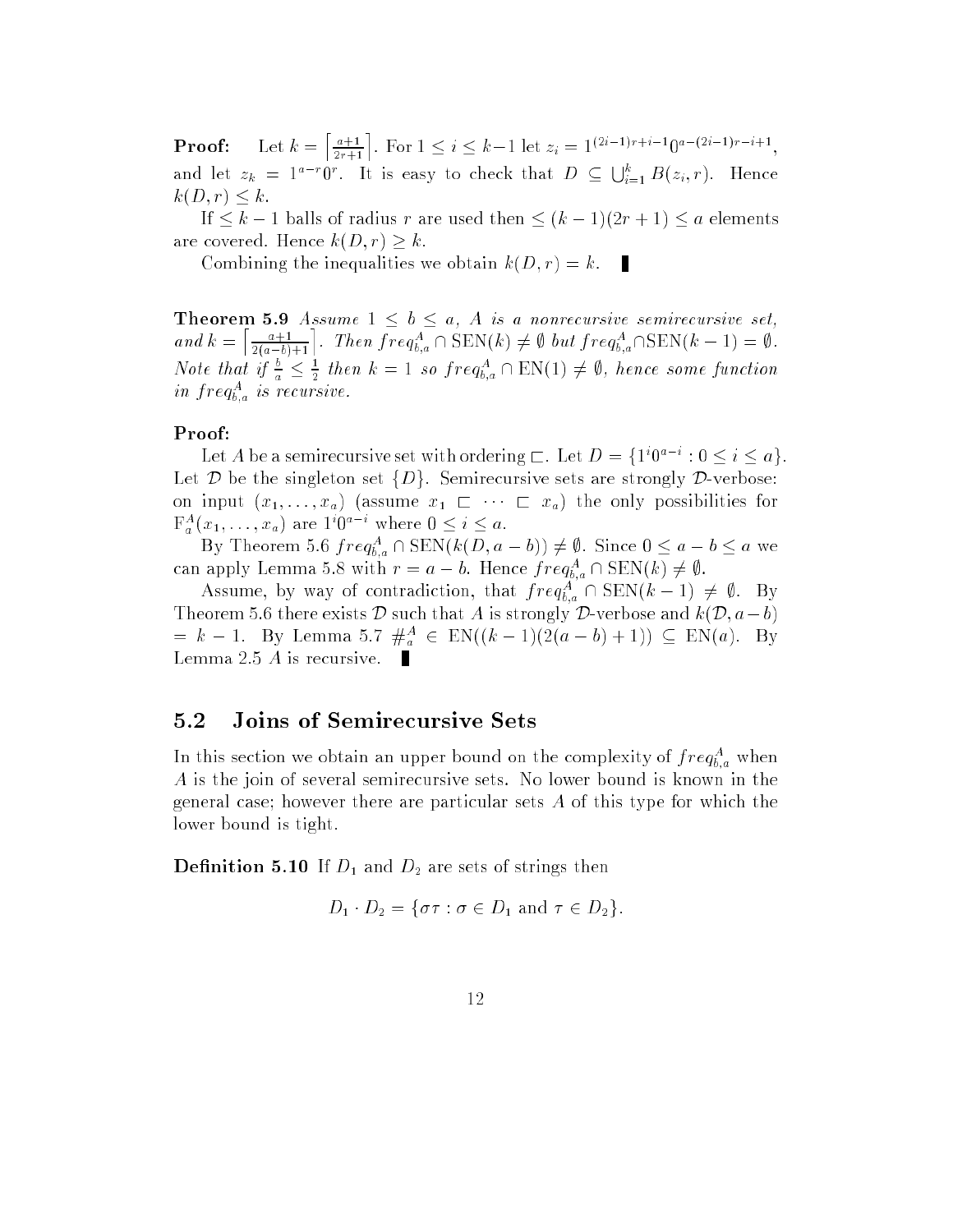**Definition 5.11** If  $A_1, A_2 \subseteq \mathcal{N}$  then

$$
A_1 \oplus A_2 = \{2x : x \in A_1\} \cup \{2x + 1 \mid x \in A_2\}.
$$

**Lemma 5.12** Let  $a_1, ..., a_q, r_1, ..., r_q$  and  $D_1, ..., D_q$  be such that  $D_i \subseteq \{0, 1\}^{a_i}$ for all i. Then

$$
k(D_1 \cdot D_2 \cdots D_q, r) \le \min \left\{ \prod_{i=1}^q k(D_i, r_i) : (\forall i) [r_i \ge 1] \text{ and } \sum_{i=1}^q r_i = r \right\}.
$$

**Proof:** We prove this for  $q = 2$ . The general case is similar. Let  $r =$  $r_1 + r_2$  be some partition of r into nonzero parts. Let  $k_1$  and  $k_2$  be such that  $k(D_i,r_i) = k_i$ . Let  $y_1,\ldots,y_{k_1},z_1,\ldots,z_{k_2}$  be such that  $D_1 \subseteq \bigcup_{i=1}^{k_1} B(y_i,r_1)$ and  $D_2 \subseteq \bigcup_{i=1}^{\kappa_2} B(z_i,r_2)$ . It is easy to see that

$$
D_1 \cdot D_2 \subseteq \bigcup_{i=1}^{k_1} \bigcup_{j=1}^{k_2} B(y_i \cdot z_j, r_1 + r_2).
$$

Hence  $k(D_1 \cdot D_2, r) \leq k_1k_2 = k(D_1, r_1)k(D_2, r_2)$ . Since this holds for any nonzero partition  $r = r_1 + r_2$  we can take  $r_1, r_2$  that results in the minimal  $k(D_1, r_1)k(D_2, r_2).$ 

**Theorem 5.13** Assume  $1 \leq b \leq a$ ,  $\frac{b}{a} > \frac{1}{2}$ , and  $q \geq 1$ . Let  $A_1, \ldots, A_q$  be semirecursive sets. Let  $A = A_1 \oplus \cdots \oplus A_q$ .

1.  $freq_{b,a}$  (1.5EN(k)  $\neq$  where k is defined as follows.

$$
k = \max\{\min\left\{\prod_{i=1}^q \left\lceil \frac{a_i + 1}{r_i + 1} \right\rceil : \sum_{i=1}^q r_i = a - b\right\} : \sum_{j=1}^q a_j = a\}.
$$

2. If q divides both a and b then  $freq_{b,a}^A \cap EN(\left[\frac{a+q}{a-b+q}\right])$ ת ר $q$ ) 6= ;.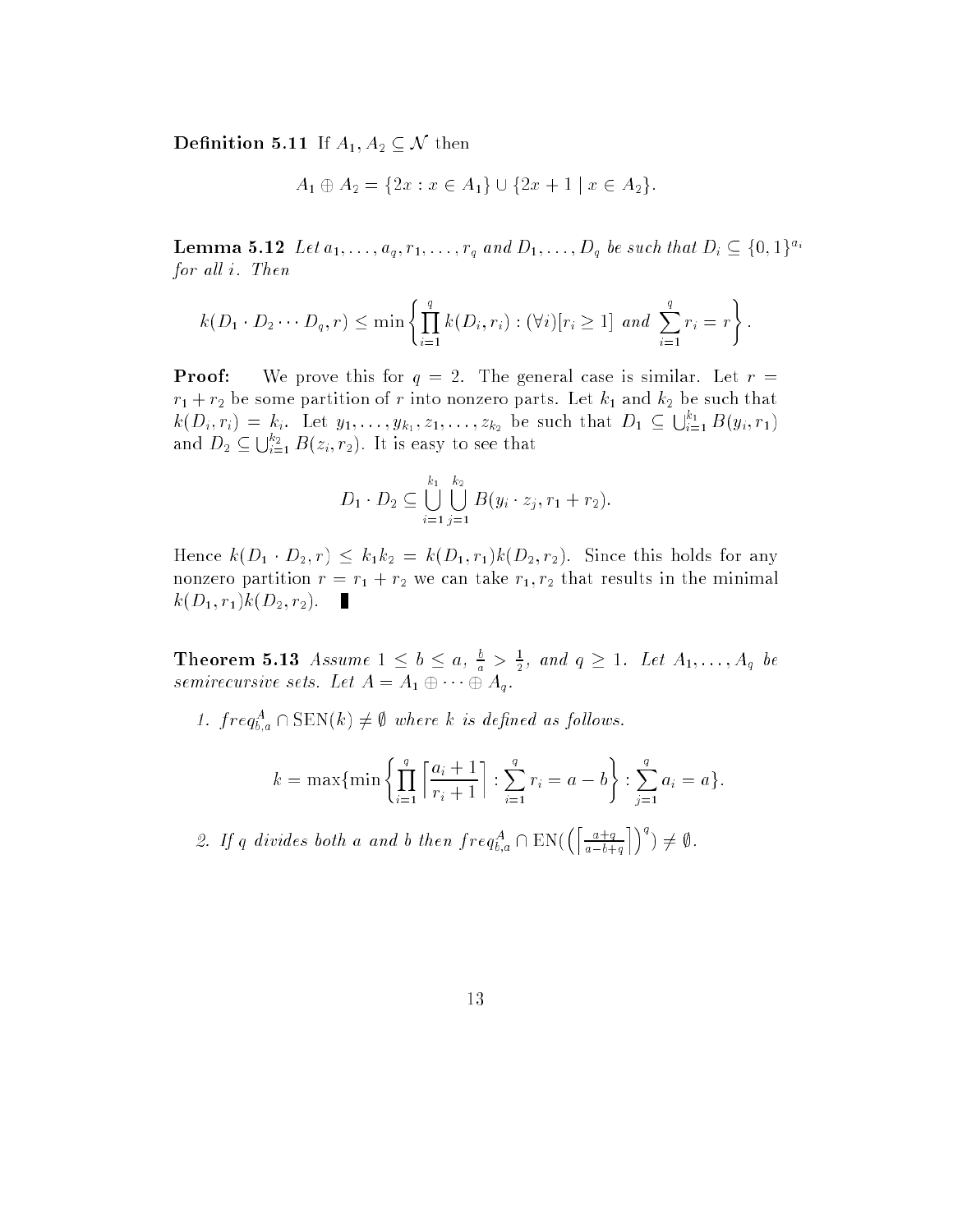#### Proof:

П

1) For any  $a', 0 \le a' \le a$ , let  $E^a = \{1^i 0^{a-i} : 0 \le i \le a'\}$ . Note that A is strongly D-verbose where  $\mathcal{D} = \{\prod_{i=1}^q E^{a_i} : \sum_{i=1}^q a_i = a\}$ . By Theorem 5.6  $freq_{b,a}$   $\sqcup$  SEN(k)  $\neq \emptyset$  where

$$
k = \max\{k\left(\prod_{i=1}^{q} E^{a_i}, a - b\right) : \sum_{j=1}^{q} a_j = a\}.
$$

By Lemmas 5.12 and 5.8

$$
k(\prod_{i=1}^{q} E^{a_i}, a - b) \leq \min\{\prod_{i=1}^{q} k(E^{a_i}, r_i) : \sum_{i=1}^{q} r_i = a - b\}
$$
  
 
$$
\leq \min\{\prod_{i=1}^{q} \left\lceil \frac{a_i + 1}{r_i + 1} \right\rceil : \sum_{i=1}^{q} r_i = a - b\}
$$

Putting this all together we obtain that  $freq_{b,a}^+$  is  $E(N(k) \neq \emptyset$ . where

$$
k = \max\{\min\left\{\prod_{i=1}^q \left\lceil \frac{a_i+1}{r_i+1} \right\rceil : \sum_{i=1}^q r_i = a-b\right\} : \sum_{j=1}^q a_j = a\}.
$$

(2) If q divides b and a, then q divides  $a - b$ . In this case the internal min occurs when all  $r_i$ 's are  $\frac{a-b}{q}$ . Hence

$$
k = \max \left\{ \prod_{i=1}^{q} \left[ \frac{a_i + 1}{\frac{a - b}{q} + 1} \right] : \sum_{j=1}^{q} a_j = a \right\}.
$$

The max occurs when all  $a_i$ 's are  $\frac{a}{q}$ . When this occurs

$$
k = \prod_{i=1}^{q} \left[ \frac{\frac{a}{q} + 1}{\frac{a-b}{q} + 1} \right] = \left( \left[ \frac{\frac{a}{q} + 1}{\frac{a-b}{q} + 1} \right] \right)^{q} = \left( \left[ \frac{a+q}{a-b+q} \right] \right)^{q}.
$$

There are semirecursive sets  $A_1, \ldots, A_b$  where the upper bound from Theorem 5.13 is an overestimate; for example, if  $A_1 = \cdots = A_b$  then  $F_a^{1,0}$ ,  $\theta \to \text{ELN}(a + 1)$ . However, Theorem 5.13 is optimal for the general case:

**Theorem 5.14** Let a, b, q, k be as in Theorem 5.13. There exist sets  $A_1, \ldots, A_q$ and  $A = A_1 \oplus \cdots \oplus A_q$  such that  $freq_{b,q} \cap \text{EN}(k-1) = \emptyset$ .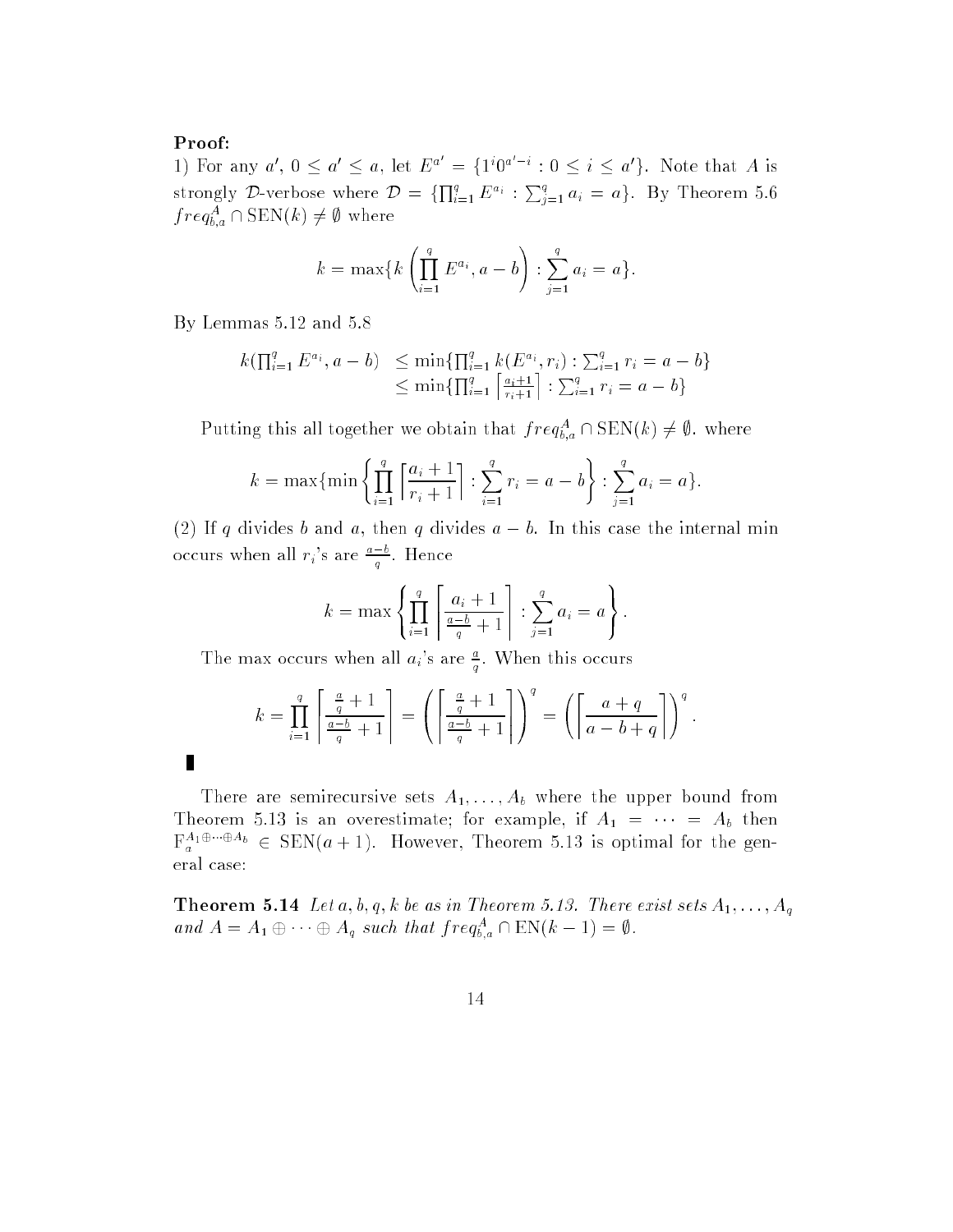#### Proof:

This can be proven by a straightforward diagonalization similar to [11, Appendix.  $\blacksquare$ 

## 5.3 Superterse and Weakly Superterse Sets

**Demition 5.15** [5] A set A is *superterse* if  $(\forall n)(\forall \lambda)[\Gamma_n^* \notin \Gamma Q(n-1,\Lambda)].$ A set A is weakly superterse if  $(\forall n)(\forall \Lambda)[\Gamma_n \notin \Gamma Q \cup (n-1, \Lambda)].$ 

### Lemma 5.16 ([4]) Let  $A \subseteq \mathcal{N}$ .

- 1. If there exists a such that  $\Gamma_a \in \text{EN}(2-1)$   $(\Gamma_a \in \text{SLN}(2-1))$ , then there exists a constant c such that (  $\forall n)[\mathbf{F}_n^A \in \mathrm{EN}(n^c)]$   $(\mathbf{F}_n^A \in \mathrm{SEN}(n^c)).$
- 2. Assume A is (weakly) superterse. For all n,  $\Gamma_n \notin \text{EN}(2-1)$ .  $(\Gamma_n \notin$  $\text{SEN}(2^n-1)$ ). This follows from part 1 and Lemma 2.4.

(Note that  $\begin{bmatrix} 4 \end{bmatrix}$  shows a complexity-theoretic version of this lemma, but the proof can be easily modified to obtain this lemma.)

**Theorem 5.17** Assume  $1 \leq b \leq a$ ,  $\frac{b}{a} > \frac{1}{2}$ , and  $A \subseteq \mathcal{N}$ .

- 1.  $j \, r \, e q_{b,a} + \mathsf{SEN}\left(\kappa(a,a-b)\right) \neq \emptyset$ .
- 2. If A is superterse then  $freq_{b,a} \sqcup \text{EN}(k(a,a-b)-1) = \emptyset$ .
- 3. If A is weakly superterse then  $freq_{b,a}$   $\Box$   $\text{SDIN}(k(a,a-b)-1) = \emptyset$ .

#### Proof:

(1) This follows from Theorem 5.6.

(2) Let A be superterse. Assume, by way of contradiction, that  $freq_{b,a}^+ \cap$  $EN(k(a, a - b) - 1) \neq \emptyset$ . By Theorem 5.6 there exists D such that A is D-verbose and  $k(\mathcal{D}, a - b) = k(a, a - b) - 1$ . Hence, for every  $D \in \mathcal{D}$ ,  $k(D, a = b) \leq k(a, a = b) = 1$  so  $|D| \leq 2^2 - 1$ . By Lemma 5.7,  $\Gamma_a^a \in \text{EN}(2^2 - 1)$ . By Lemma 5.16, A is not superterse. (3) Similar to part 2.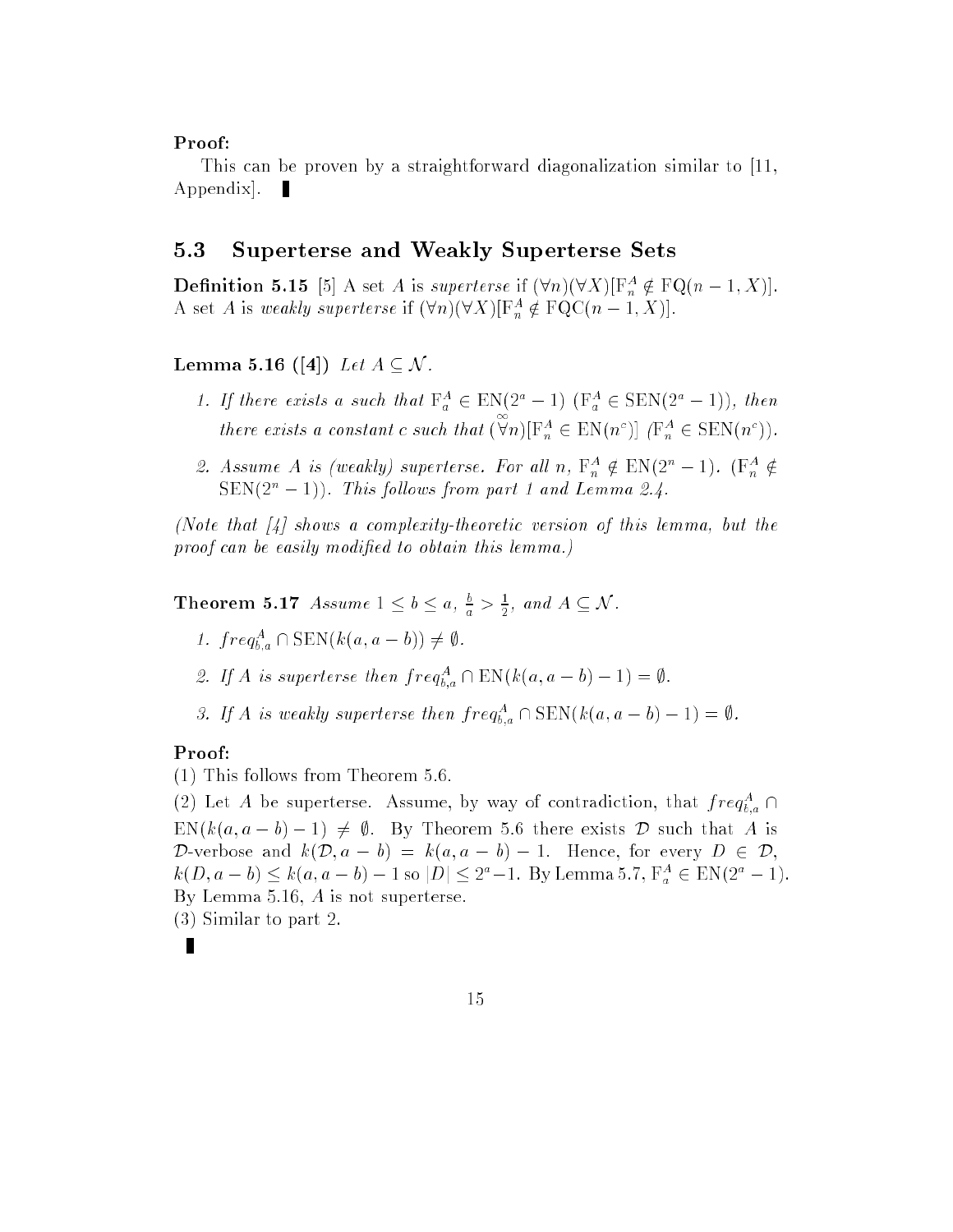Corollary 5.18 Assume  $1 \leq b \leq a$ .

- 1.  $j \, r \, e q_{b,a} + S_{\text{EN}}(k(a, a b)) \neq \emptyset$  out  $j \, r \, e q_{b,a} + S_{\text{EN}}(k(a, a b) 1) = \emptyset$ .
- 2. For every nonrecursive set A,  $freq_{b,a}^A \cap EN(k(a, a-b)) \neq \emptyset$  but  $freq_{b,a}^A \cap EN(k(a,a-b)-1) = \emptyset.$  (Recall that A' is the halting problem relative to A.)
- 3. Every nonzero truth-table degree contains a set A such that  $f \n\mathit{req}_{b,a} \sqcup \text{SEN}(k(a,a-b)) \neq \emptyset$  out  $\mathit{freq}_{b,a} \sqcup \text{EN}(k(a,a-b)-1) = \emptyset$ .

**Proof:** By [11, Theorem 23], K is weakly superterse. By [5, Theorem 16] for all nonrecursive A, A<sup>0</sup> is superterse. By [5, Theorem 14], every nonzero tt-degree contains a superterse set.

Theorems 4.1 and Corollary 5.18 offer an interesting contrast. We obtain the exact complexity of  $freq_{b,a}^+$  via (1) algorithms that need not halt if a different oracle is used,  $(2)$  algorithms that halt regardless of the oracle. The following table shows that the difference in complexity is small when  $b \leq \frac{1}{2} + 2$ , but is exponentially large when  $a - b$  is constant. We show how the table is derived and impose bounds as to when the rows of the table apply. The rule  $b \le a$  always applies.

- 1. If  $2b = a+4$  then  $a = 2(a-b)+4$ , hence  $k(a, a-b) = k(2(a-b)+4, a-b)$ . If  $a - b \ge 1$  then by Fact 5.3  $7 \le k(2(a - b) + 4, a - b) \le 12$ . If  $a - b \ge 1$ then by Corollary 5.18 and Lemma 2.4 the optimal number of queries needed to compute  $freq_{b,a}$  is either 3 or 4. This derivation only applies to  $a - b \geq 1$ , hence the first row of the table may be excluded in the case  $a = 4$ . In that case we are considering  $freq_{4,4}^-$  which is the same as  $\Gamma_4$ . By [11, Theorem 25]  $\Gamma_4 \in \Gamma Q \cup (4,\Lambda) - \Gamma Q \cup (3,\Lambda)$ . Hence the information in the table is still valid.
- 2. If  $2b = a+3$  then  $a = 2(a-b)+3$ , hence  $k(a, a-b) = k(2(a-b)+3, a-b)$ . If  $a-b \ge 1$  then by Fact 5.3  $k(2(a-b)+3, a-b) = 3$ . If  $a-b \ge 1$  then by Corollary 5.18 and Lemma 2.4 the optimal number of queries needed to compute  $freq_{b,a}$  is 2. This derivation only applies to  $a - b \geq 1$ , hence the second row of the table may be excluded in the case  $a = 3$ . In that case we are considering  $freq_{3,3}^-$  which is the same as  $\mathbf{r}_3^+$ . By [11, Theorem 25  $\Gamma_3 \in \Gamma Q \cup (3, N) - \Gamma Q \cup (3, N)$ . Hence the information in the table is not valid for  $a = 3$ .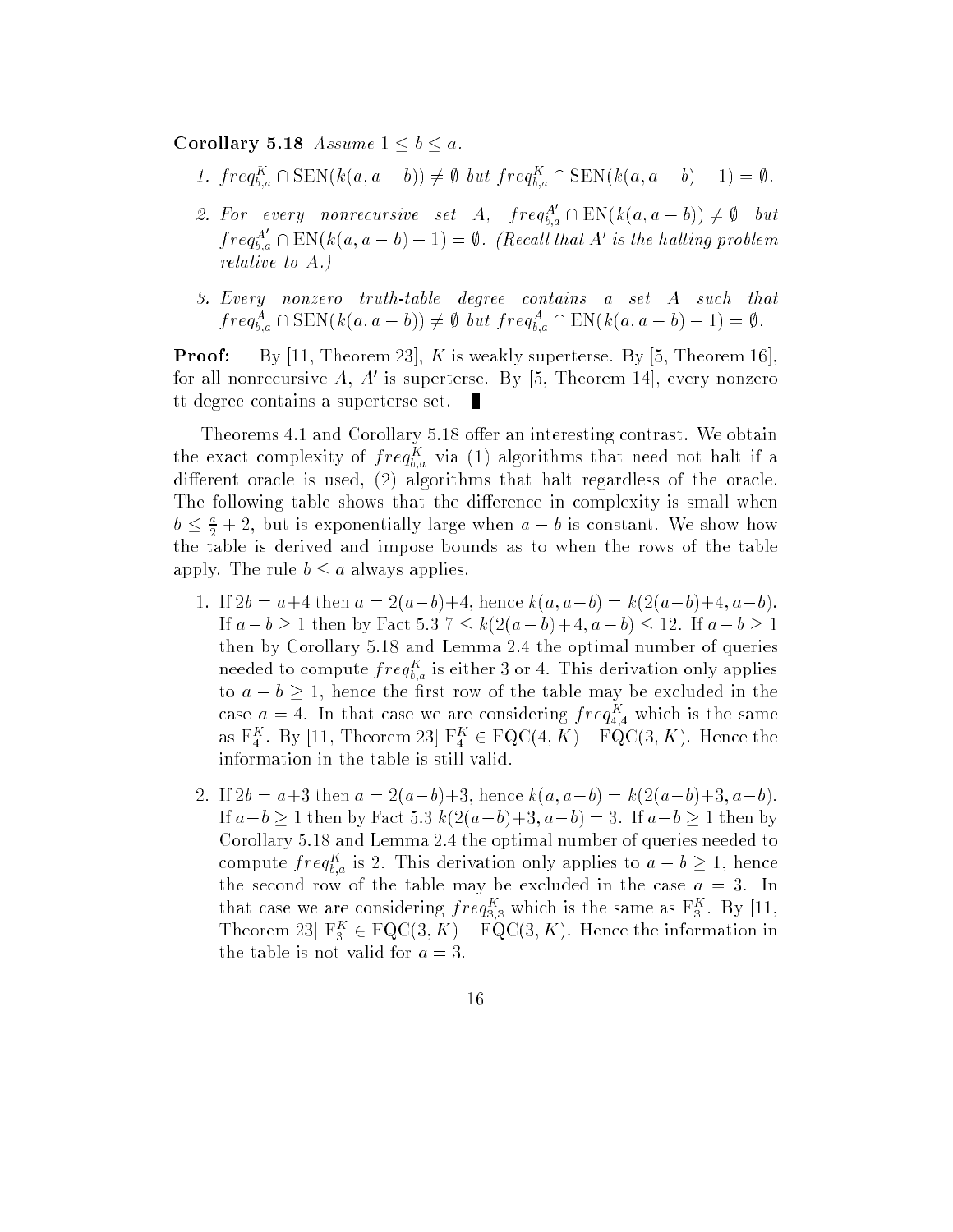3. If  $2b = a+2$  then  $a = 2(a-b)+2$ , hence  $k(a, a-b) = k(2(a-b)+2, a-b)$ . If  $a-b \ge 1$  then by Fact 5.3  $k(2(a-b)+2, a-b) = 2$ . If  $a-b \ge 1$  then by Corollary 5.18 and Lemma 2.4 the optimal number of queries needed to compute  $freq_{b,a}$  is 1. This derivation only applies to  $a - b \geq 1$ , hence the third row of the table may be excluded in the case  $a = 2$ . In that case we are considering  $freq_{2,2}^{-1}$  which is the same as  $\mathbf{r}_2^{-1}$ . By [11, Theorem 25  $\mathbf{r}_3^{\infty} \in \mathbf{FQC}(3,\mathbf{A}) - \mathbf{rQC}(3,\mathbf{A})$ . Hence the information in the table is not valid for this value of  $a = 2$ .

|              | FQC complexity                               | FQ complexity                                                              |
|--------------|----------------------------------------------|----------------------------------------------------------------------------|
| $2b = a + 4$ | -3 or 4                                      |                                                                            |
| $2b = a + 3$ |                                              |                                                                            |
| $2b = a + 2$ |                                              |                                                                            |
|              |                                              | $b = a - c \mid a - c \log c + \Theta(1) \mid \log a - \log c + \Theta(1)$ |
|              | $b = a - 1 \mid a - \log a + \Theta(1) \mid$ | $\log a + \Theta(1)$                                                       |

# 6 Complexity Theory

Several of our results have analogues in complexity theory.

**Definition 6.1** Let  $X \subseteq \Sigma^*$  and let  $k \in \mathcal{N}$ . Then  $PF^{X[k]}$  is the set of functions that can be computed in polynomial time with  $k$  queries to  $X$ . A set  $A \subseteq \Sigma^*$  is p-superterse if  $(\forall k)(\forall X)[\Gamma^A_k \notin \mathrm{PF}^{X[k-1]}]$ . A function f is kenumerable in polynomial time if there exists  $g \in PF$  such that  $g(x)$  produces k values, one of which is  $f(x)$ . We denote this by  $f \in EN(k)$ . Note that in this context "strongly k-enumerable" is the same as k-enumerable.

It is easy to see that analogues of Theorems 5.6 and 5.17 hold in a polynomial framework. Applying the analogue of Theorem 5.17 directly is hard since few sets have been shown to be p-superterse outright. However the following is known [1, 6, 20].

**Fact 6.2** If  $P \neq NP$  then SAT is p-superterse.

Combining Fact 6.2 with the polynomial analogue of Theorem 5.6 yields the following theorem.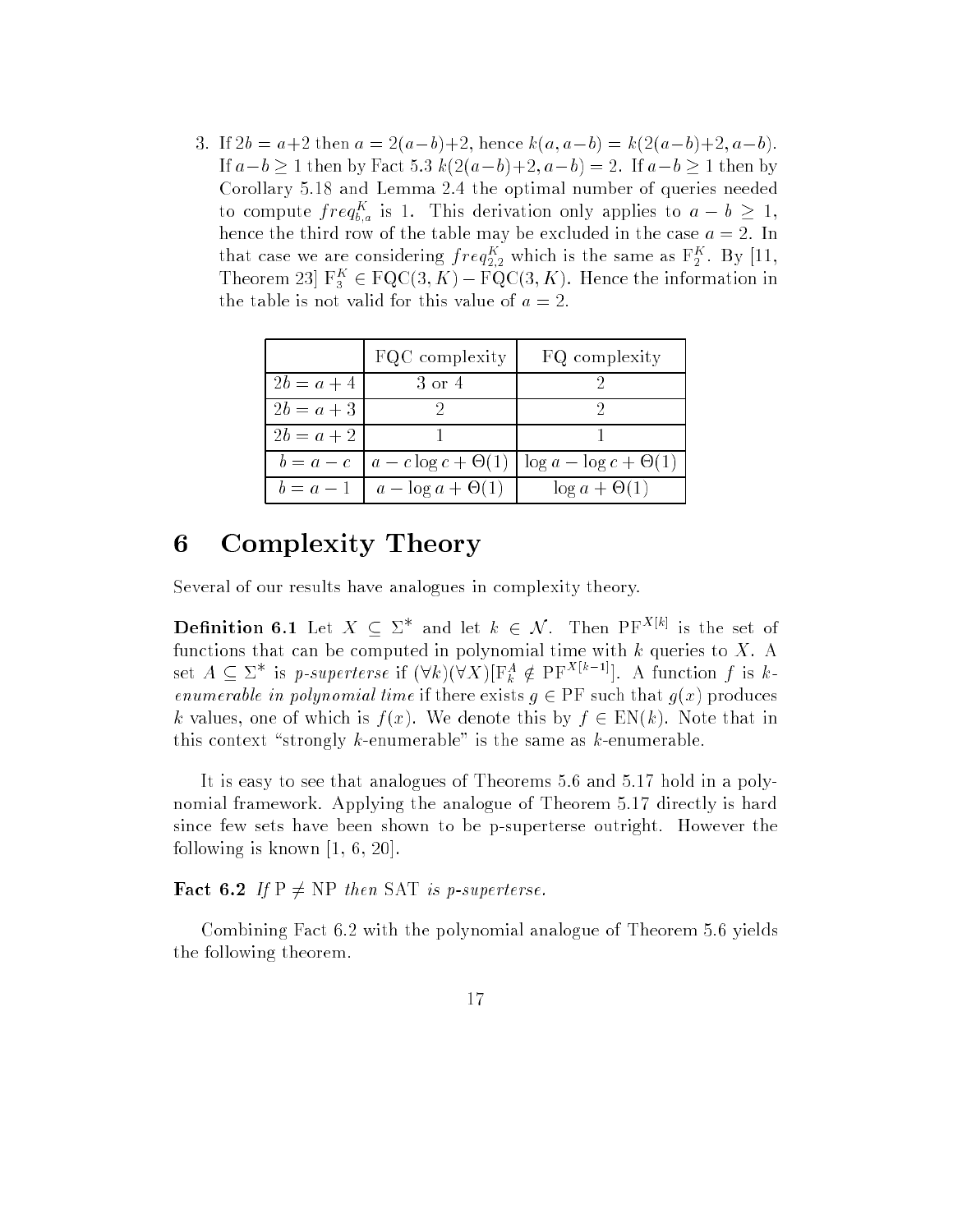**Theorem 6.3** Assume  $1 \leq b \leq a$ .

- 1.  $freq_{b,a}^{\text{SAT}} \cap \text{EN}(k(a, a b)) \neq \emptyset$ .
- 2. If  $P \neq NP$  then  $freq_{b,a}^{SAT} \cap EN(k(a, a b) 1) = \emptyset$ .

# 7 Acknowledgments

We would like to thank Richard Chang, James Foster, Martin Kummer, Georgia Martin, Nick Reingold, Dan Spielman, and Frank Stephan for proofreading and helpful comments.

# References

- [1] M. Agrawal and V. Arvind. Polynomial time truth-table reductions to p-selective sets. In Proc. Structure in Complexity Theory ninth annual conference. IEEE Computer Society Press, 1994.
- [2] A. Amir, R. Beigel, and W. I. Gasarch. Some connections between bounded query classes and non-uniform complexity. In Proc. of the 5th Annual Conference on Structure in Complexity Theory, pages 232-243. IEEE Computer Society Press, July 1990. A much expanded version has been submitted to Information and Computation.
- [3] R. Beigel. *Query-Limited Reducibilities*. PhD thesis, Stanford University, 1987. Also available as Report No. STAN-CS-88-1221.
- [4] R. Beigel. A structural theorem that depends quantitatively on the complexity of SAT. In Proc. of the 2nd Annual Conference on Structure in Complexity Theory, pages 28-32. IEEE Computer Society Press, June 1987.
- [5] R. Beigel, W. I. Gasarch, J. T. Gill, and J. C. Owings. Terse, superterse, and verbose sets. Information and Computation, 103:68-85, 1993.
- [6] R. Beigel, M. Kummer, and F. Stephan. Approximable sets. In Proc. of the 9th Annual Conference on Structure in Complexity Theory, pages 12{23. IEEE Computer Society Press, 1994.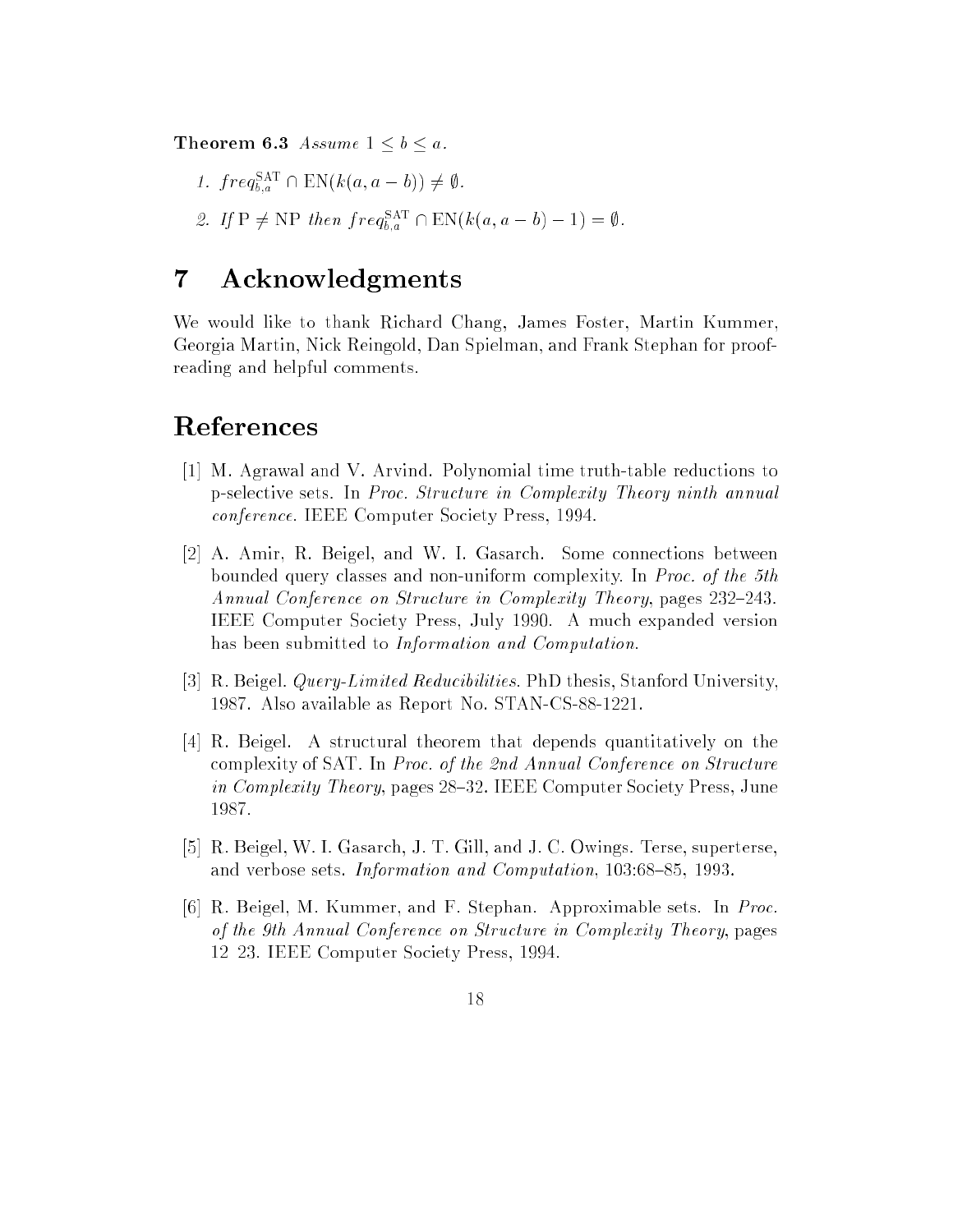- [7] J. Cai and L. A. Hemachandra. Enumerative counting is hard. Information and Computation,  $82(1):34-44$ , July 1989.
- [8] G. Cohen and P. Frankl. Good coverings of Hamming spaces with spheres. Discrete Mathematics,  $56:125-131$ , 1989.
- [9] G. Cohen, M. Karpovsky, and H. Mattson. Covering radius  $-$  survey and recent results. IEEE Trans. Inform. Theory, IT-31:338-343, 1985.
- [10] G. Cohen, A. Lobstein, and N. Sloane. Further results on the covering radius of codes. IEEE Trans. Inform. Theory, IT-32:680-694, 1986.
- [11] W. Gasarch. Bounded queries in recursion theory: A survey. In Proc. of the 6th Annual Conference on Structure in Complexity Theory, pages 62{78. IEEE Computer Society Press, June 1991.
- [12] W. Gasarch, M. W. Krentel, and K. Rappoport. OptP-completeness as the normal behavior of NP-complete problems. Mathematical Systems Theory. to appear.
- [13] V. Harizanov, M. Kummer, and J. Owings. Frequency computations and the cardinality theorem. Journal of Symbolic Logic,  $57(2):682{-}687$ , June 1992.
- [14] I. Honkala. Modied bounds for covering codes. IEEE Trans. Inform.  $Theory, IT-37:351-365, 1991.$
- [15] C. G. Jockusch. Semirecursive sets and positive reducibility. Transac*tions of the AMS*,  $131:420{-}436$ , May 1968.
- [16] M. W. Krentel. The complexity of optimization problems. J. Comput.  $Syst. Sci., 36(3):490–509, 1988.$
- [17] M. Kummer. A proof of Beigel's cardinality conjecture. Journal of Symbolic Logic,  $57(2):677{-}681$ , June 1992.
- [18] M. Kummer and F. Stephan. Some aspects of frequency computation, October 1991. Universitat Karlsruhe, Fakultat fur Informatik, Interner Bericht 21/91.